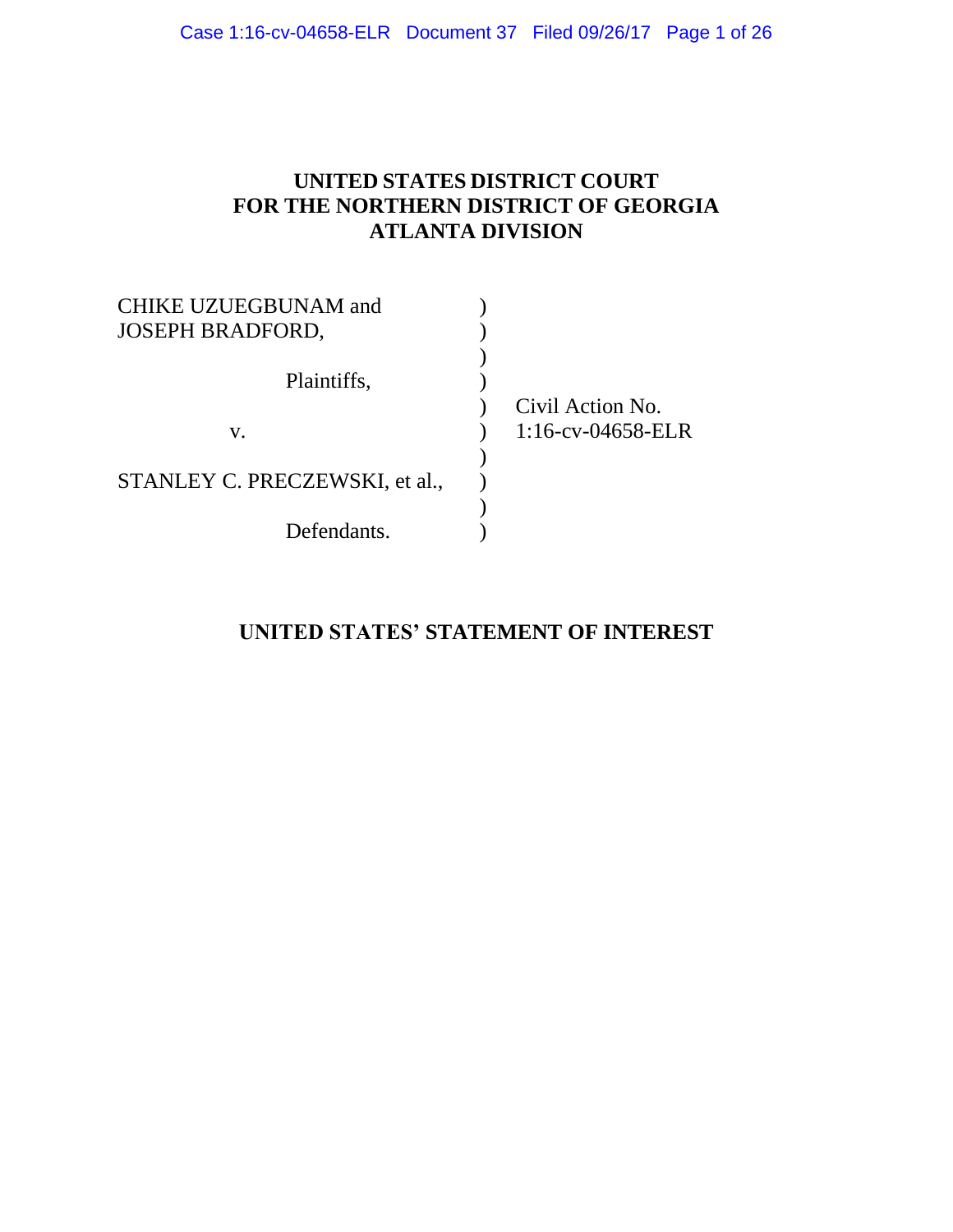## **TABLE OF CONTENTS**

| PLAINTIFFS' COMPLAINT ADEQUATELY PLEADS FIRST AND<br>I.<br>FOURTEENTH AMENDMENT CLAIMS AGAINST GGC'S                           |
|--------------------------------------------------------------------------------------------------------------------------------|
| A. GGC's Speech Policies and Practices Were Not Content-Neutral 12                                                             |
| B. GGC Has Offered No Adequate Justification For Its Content-<br>Based Restriction On Plaintiffs' Religious Speech But Instead |
|                                                                                                                                |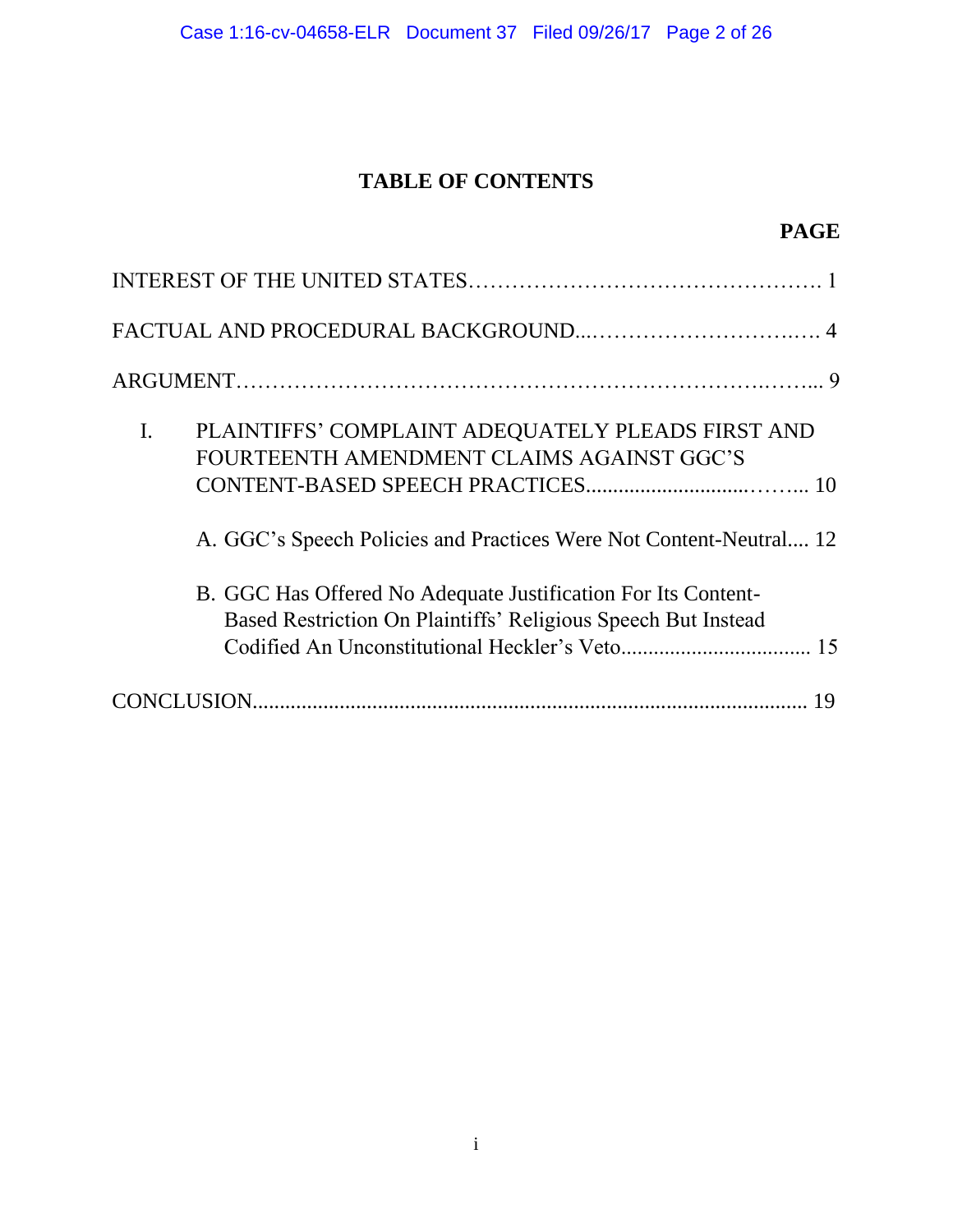## **TABLE OF AUTHORITIES**

**CASES: PAGE**

| Atlanta Journal & Constitution v. City of Atlanta Dept. of Aviation,       |
|----------------------------------------------------------------------------|
|                                                                            |
| Bible Believers v. Wayne Cty., Mich., 805 F.3d 228 (6th Cir. 2015)  12, 14 |
|                                                                            |
| Bronx Household of Faith v. Bd. of Educ., 331 F.3d 342 (2d Cir. 2003)3     |
| Burk v. Augusta-Richmond Cty., 365 F.3d 1247 (11th Cir. 2004) 19           |
| Capitol Square Review & Advisory Bd. v. Pinette, 515 U.S. 753 (1995)9, 11  |
|                                                                            |
| Child Evangelism Fellowship of Md., Inc. v. Montgomery Cty. Pub. Sch.,     |
| Child Evangelism Fellowship of N.J., Inc. v. Stafford Twp. Sch. Dist.,     |
| Cleburne, Tex. v. Cleburne Living Ctr., 473 U.S. 432 (1985)10              |
| Cohen v. San Bernardino Valley Coll., 92 F.3d 968 (9th Cir. 1996) 17       |
| Coll. Republicans v. Reed, 523 F. Supp. 2d 1005 (N.D. Cal. 2007) 16        |
|                                                                            |
| Doe v. Univ. of Mich., 721 F. Supp. 852 (E.D. Mich. 1989)17                |
| Donovan v. Punxsutawney Area Sch. Bd., 336 F.3d 211 (3d Cir. 2003)3        |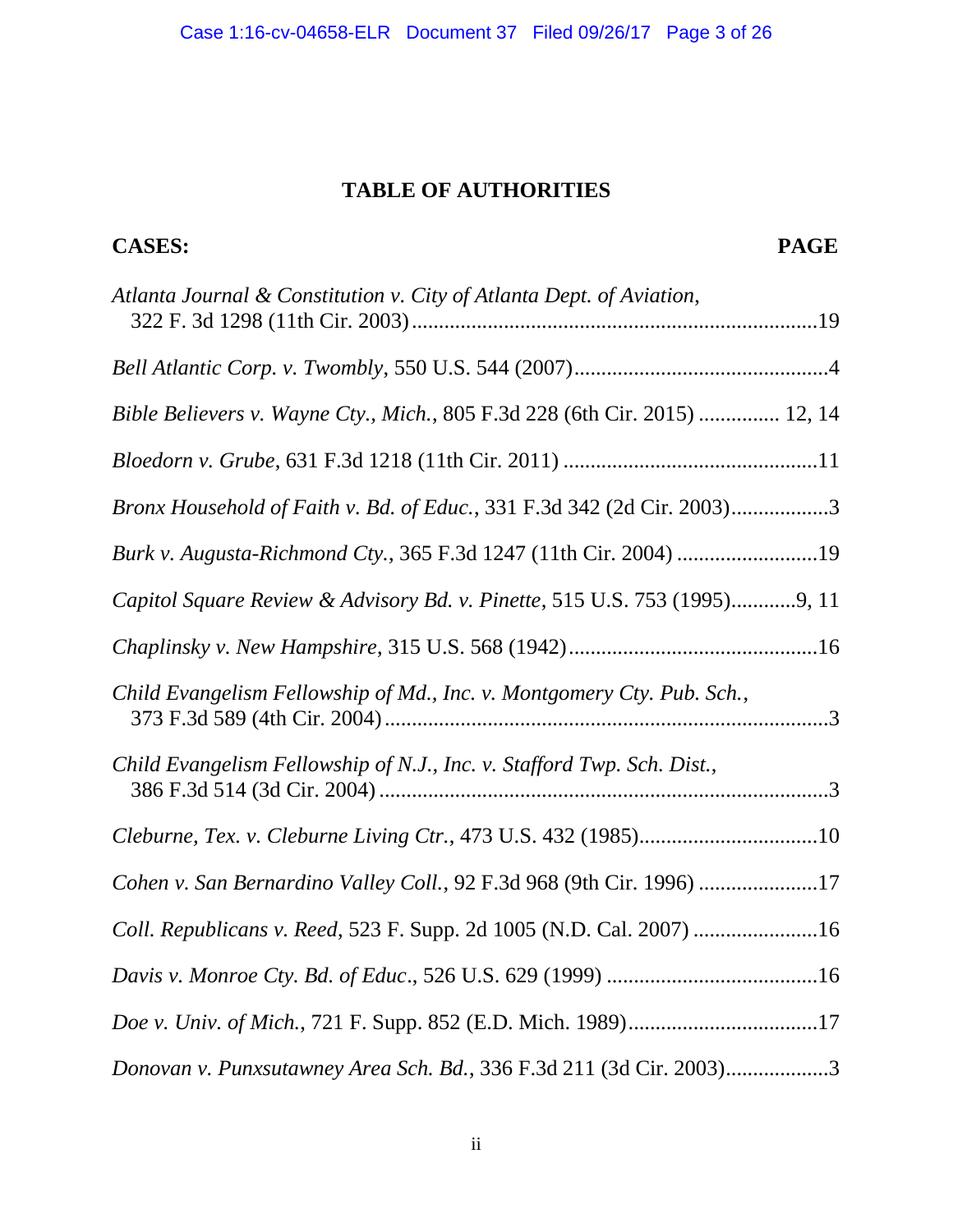# **CASES (continued): PAGE**

| Faith Ctr. Church Evangelistic Ministries v. Glover,                          |
|-------------------------------------------------------------------------------|
|                                                                               |
| Good News Club v. Milford Cent. Sch., 533 U.S. 98 (2001)11                    |
|                                                                               |
| Keyishian v. Bd. of Regents of the Univ. of the State of N.Y.,                |
| Lamb's Chapel v. Ctr. Moriches Union Free Sch. Dist.,                         |
| McCauley v. Univ. of the Virgin Islands, 618 F.3d 232 (3d Cir. 2010)  17, 18  |
| Perry Educ. Ass'n v. Perry Local Educators' Ass'n, 460 U.S. 37 (1983)  10, 11 |
| Pleasant Grove City, Utah v. Summum, 555 U.S. 460 (2009)  11, 15              |
| Rosenberger v. Rectors & Visitors of Univ. of Va.,                            |
| Saxe v. State Coll. Area Sch. Dist., 240 F.3d 200 (3d Cir. 2001)17            |
|                                                                               |
|                                                                               |
| Tinker v. Des Moines Indep. Cmty. Sch. Dist., 393 U.S. 503 (1969)  2, 16, 19  |
|                                                                               |
|                                                                               |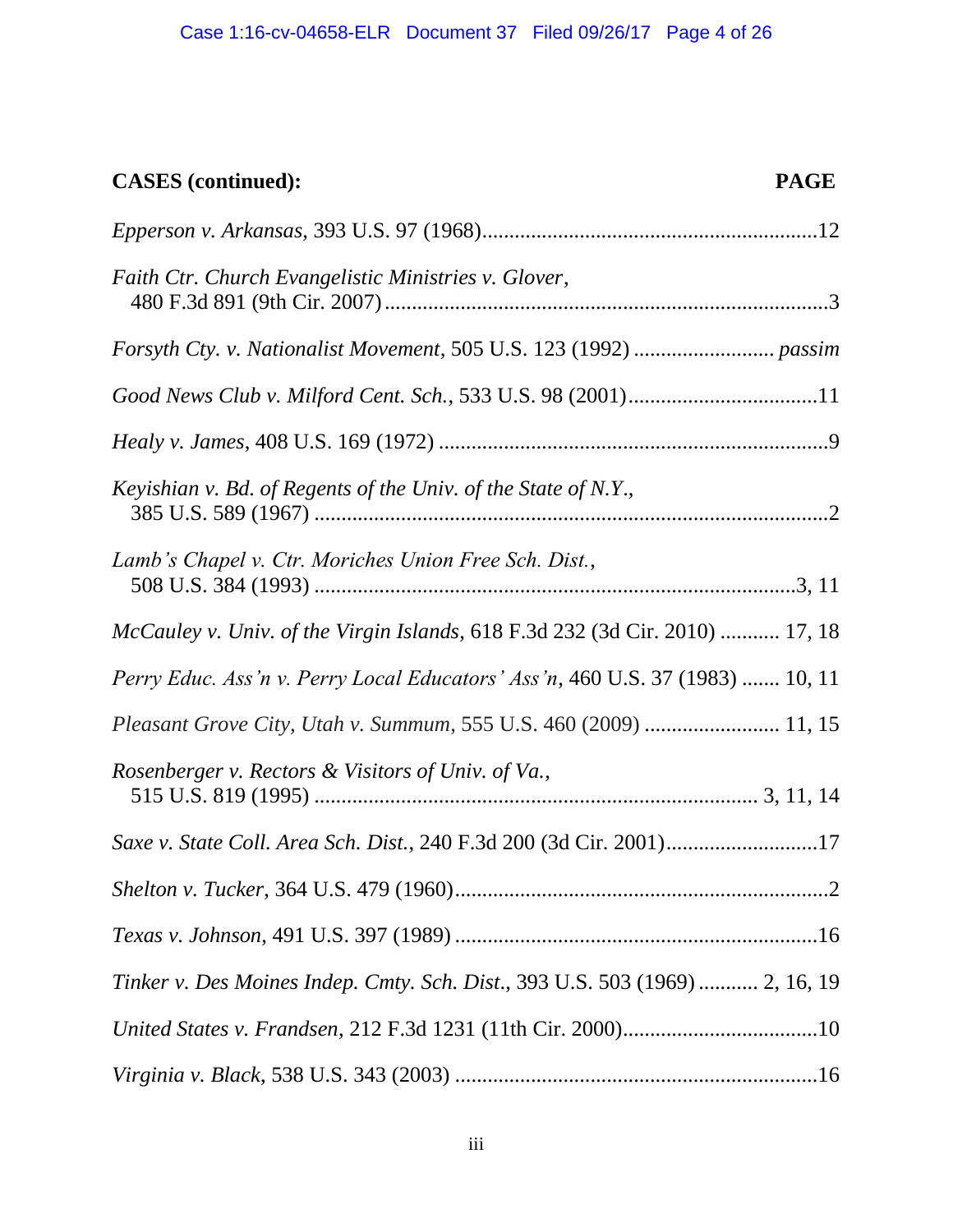## **CASES** (continued):

## **PAGE**

| <b>STATUTES:</b>                                                                                                                                                                                                              | <b>PAGE</b> |
|-------------------------------------------------------------------------------------------------------------------------------------------------------------------------------------------------------------------------------|-------------|
|                                                                                                                                                                                                                               |             |
|                                                                                                                                                                                                                               |             |
|                                                                                                                                                                                                                               |             |
|                                                                                                                                                                                                                               |             |
|                                                                                                                                                                                                                               |             |
|                                                                                                                                                                                                                               |             |
|                                                                                                                                                                                                                               |             |
|                                                                                                                                                                                                                               |             |
|                                                                                                                                                                                                                               |             |
| <b>OTHER AUTHORITIES:</b>                                                                                                                                                                                                     | <b>PAGE</b> |
| $W_1$ $W_2$ $W_3$ $W_4$ $W_5$ $W_6$ $W_7$ $W_8$ $W_9$ $W_9$ $W_9$ $W_9$ $W_9$ $W_9$ $W_9$ $W_9$ $W_9$ $W_9$ $W_9$ $W_9$ $W_9$ $W_9$ $W_9$ $W_9$ $W_9$ $W_9$ $W_9$ $W_9$ $W_9$ $W_9$ $W_9$ $W_9$ $W_9$ $W_9$ $W_9$ $W_9$ $W_9$ |             |

Virginia Resolutions (Dec. 21, 1798), in 5 THE FOUNDERS' CONSTITUTION, 135,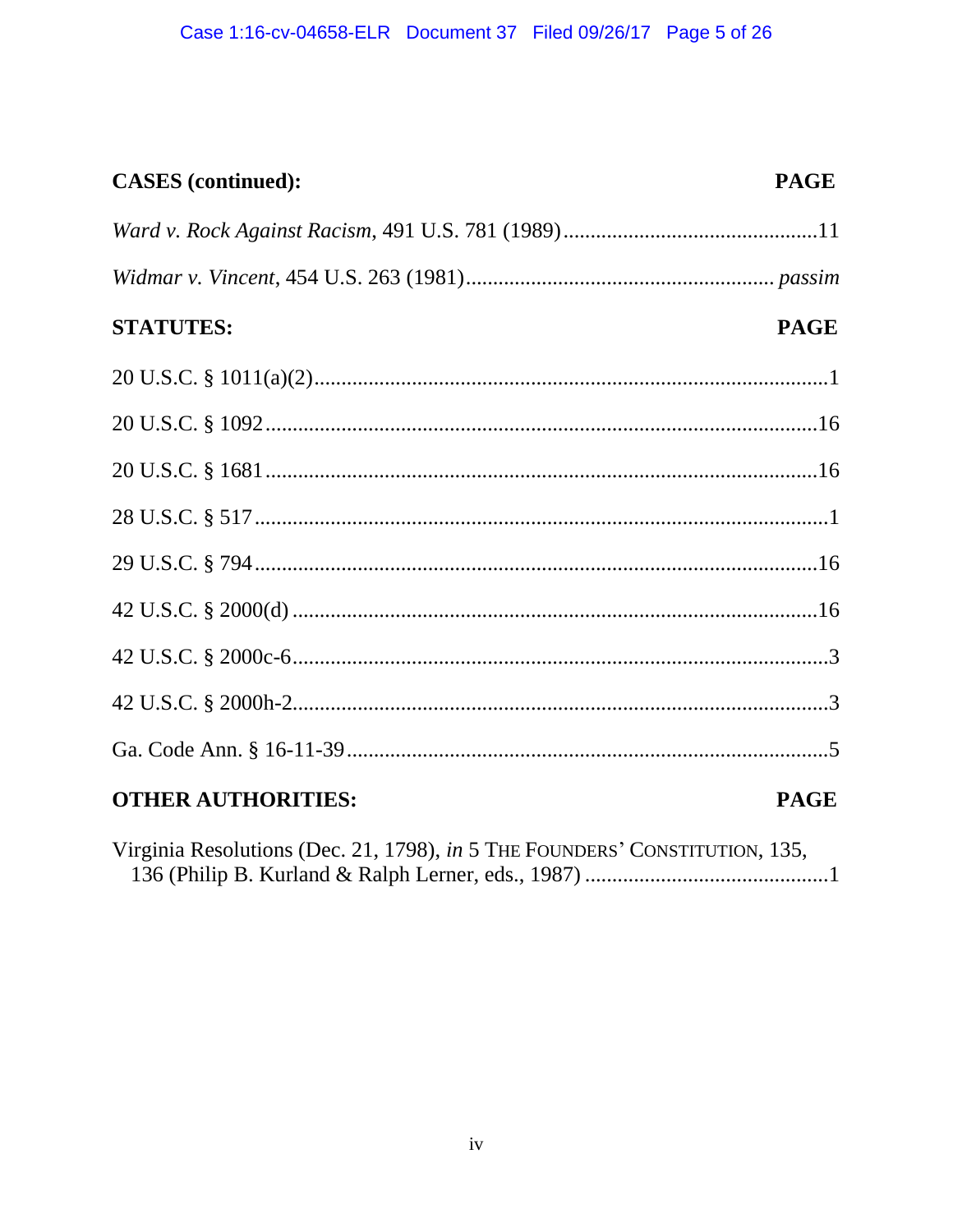The United States respectfully submits this Statement of Interest pursuant to 28 U.S.C. § 517, which authorizes the Attorney General "to attend to the interests of the United States in a suit pending in a court of the United States." In the view of the United States, and for the reasons explained below, Plaintiffs have properly pleaded claims under the First and Fourteenth Amendments—namely, that the speech regulations imposed by Georgia Gwinnett College ("GGC" or "the College") violated Plaintiffs' constitutional rights.

#### **INTEREST OF THE UNITED STATES**

The United States has an interest in protecting the individual rights guaranteed by the First Amendment. The right to free speech lies at the heart of a free society and is the "effectual guardian of every other right." Virginia Resolutions (Dec. 21, 1798), *in* 5 THE FOUNDERS' CONSTITUTION, 135, 136 (Philip B. Kurland & Ralph Lerner, eds., 1987). Content-based restrictions on speech in public fora require "the most exacting scrutiny," *Widmar v. Vincent*, 454 U.S. 263, 277 (1981), and state-run colleges and universities are no exception from this rule, *id.* at 267–68.

The United States has a significant interest in the vigilant protection of constitutional freedoms in institutions of higher learning. Congress has declared that "an institution of higher education should facilitate the free and open exchange of ideas." 20 U.S.C. § 1011(a)(2). In recent years, however, concerns have been raised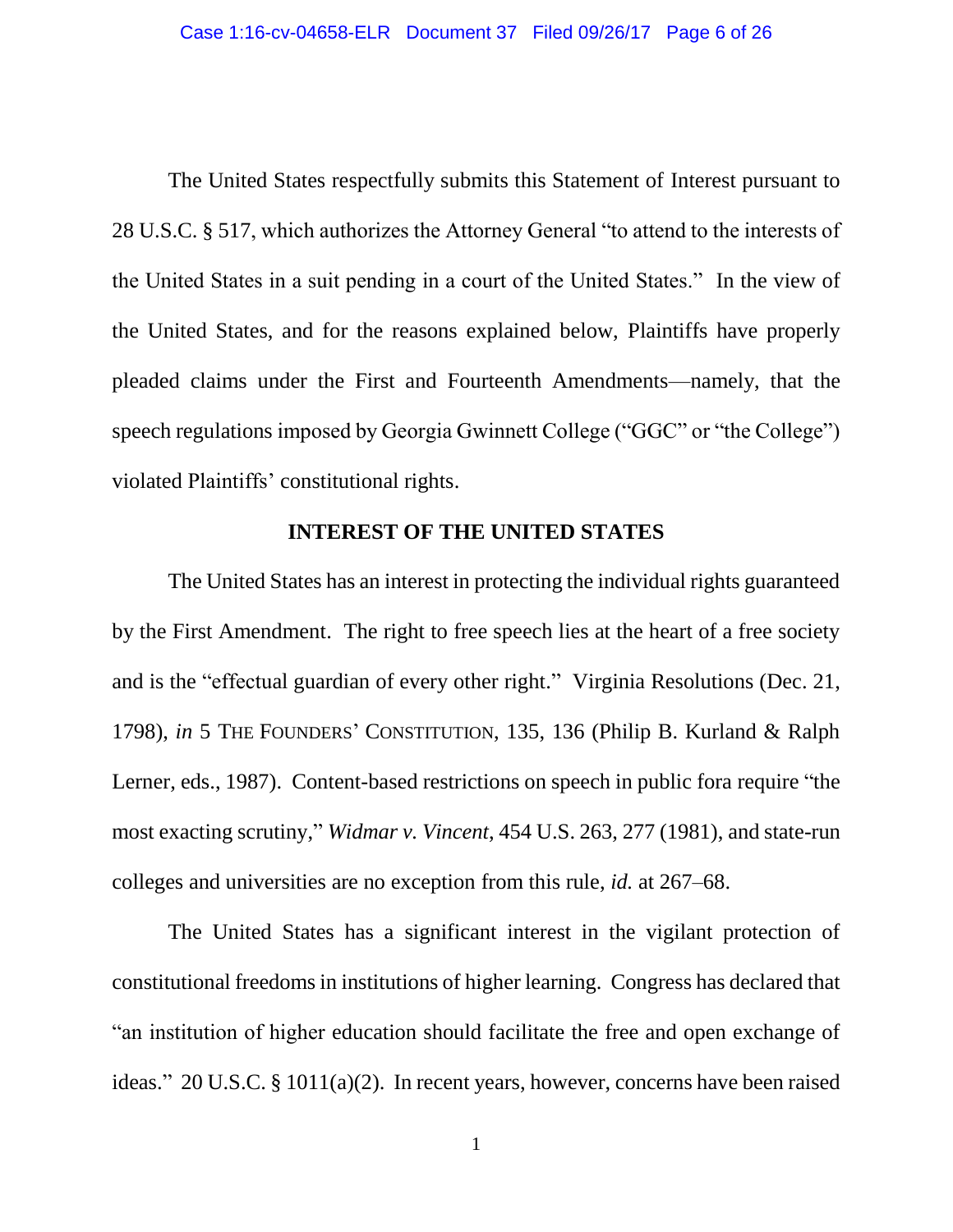that some institutions of higher education have failed to answer this call, and that free speech has been under attack on campuses across the country. Such failure is of grave concern because freedom of expression is "vital" on campuses, *Shelton v. Tucker*, 364 U.S. 479, 487 (1960), which are "peculiarly the 'marketplace of ideas," *Keyishian v. Bd. of Regents of the Univ. of the State of N.Y*., 385 U.S. 589, 603 (1967).

Colleges and universities must protect free speech and may not discriminate out of a concern that listeners might find the content of speech offensive or uncomfortable. As a general matter, "[l]isteners' reaction to speech is not a contentneutral basis for regulation." *Forsyth Cty. v. Nationalist Movement*, 505 U.S. 123, 134 (1992). To the contrary, "'[t]he Nation's future depends upon leaders trained through wide exposure to that robust exchange of ideas which discovers truth 'out of a multitude of tongues, (rather) than through any kind of authoritative selection.'" *Keyishian*, 385 U.S. at 603*.* "[O]ur history says that it is this sort of hazardous freedom—this kind of openness—that is the basis of our national strength and of the independence and vigor of Americans who grow up and live in this relatively permissive, often disputatious, society." *Tinker v. Des Moines Indep. Cmty. Sch. Dist*., 393 U.S. 503, 508–09 (1969).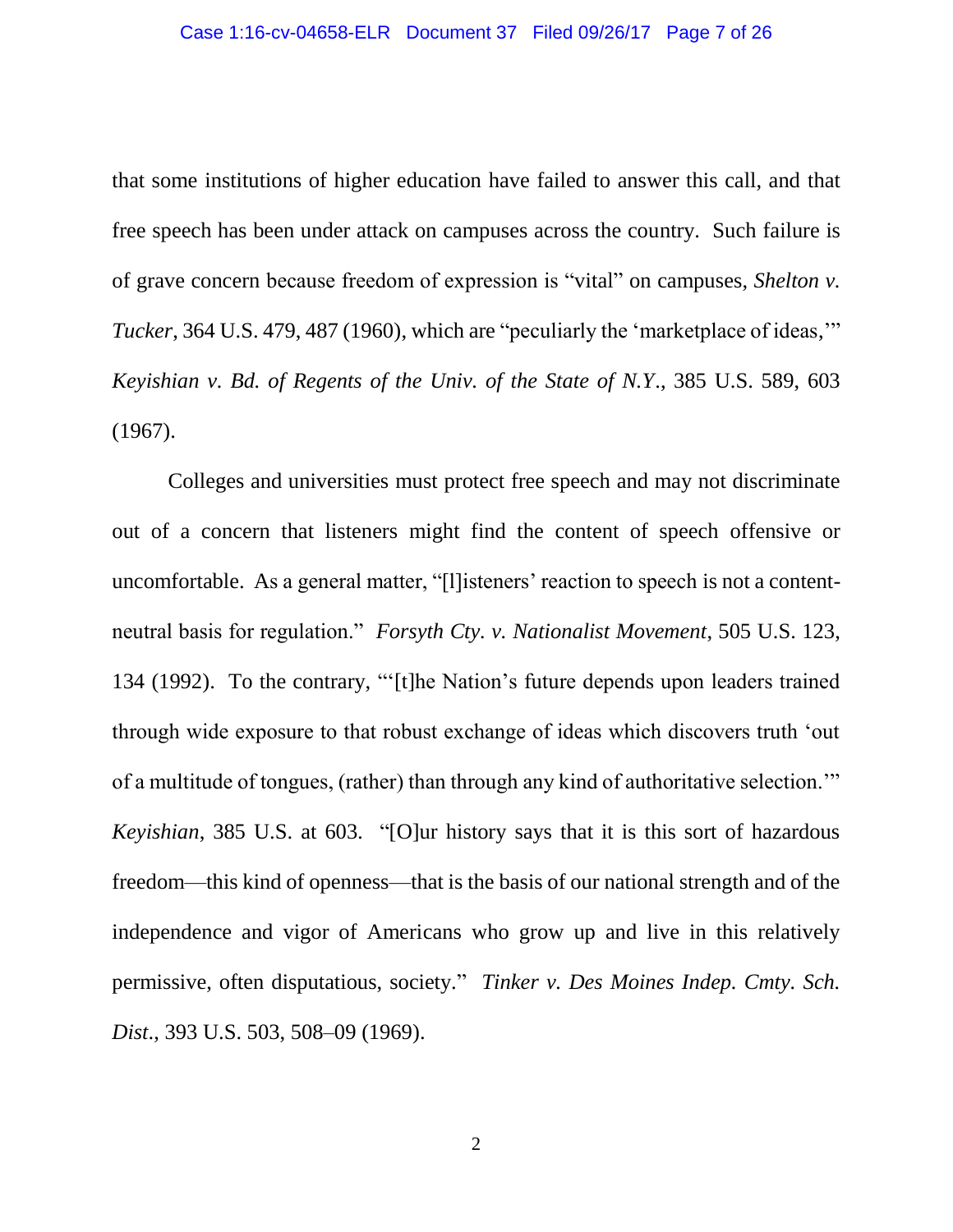It is in the interest of the United States to lend its voice to enforce First Amendment rights on campus. Additionally, in this case, the United States has a heightened interest because the Plaintiffs' First Amendment claims are intertwined with allegations of disparate treatment based on religion. Indeed, as the Supreme Court has explained, the exclusion of religious viewpoints from colleges and universities "risks the suppression of free speech and creative inquiry in one of the vital centers for the Nation's intellectual life." *Rosenberger v. Rectors & Visitors of Univ. of Va.*, 515 U.S. 819, 836 (1995). Moreover, the Equal Protection Clause of the Fourteenth Amendment and the Civil Rights Act of 1964 prohibit discrimination on the basis of religion, and the Attorney General is charged with vindicating this right. *See* 42 U.S.C. § 2000h-2; 42 U.S.C. § 2000c-6. The United States regularly seeks to prohibit religious discrimination in the education setting. *See, e.g.*, *Lamb's Chapel v. Ctr. Moriches Union Free Sch. Dist.*, 508 U.S. 384 (1993); *Faith Ctr. Church Evangelistic Ministries v. Glover*, 480 F.3d 891 (9th Cir. 2007); *Child Evangelism Fellowship of N.J., Inc. v. Stafford Twp. Sch. Dist.*, 386 F.3d 514 (3d Cir. 2004); *Child Evangelism Fellowship of Md., Inc. v. Montgomery Cty. Pub. Sch.*, 373 F.3d 589 (4th Cir. 2004); *Donovan v. Punxsutawney Area Sch. Bd.*, 336 F.3d 211 (3d Cir. 2003); *Bronx Household of Faith v. Bd. of Educ.*, 331 F.3d 342 (2d Cir. 2003).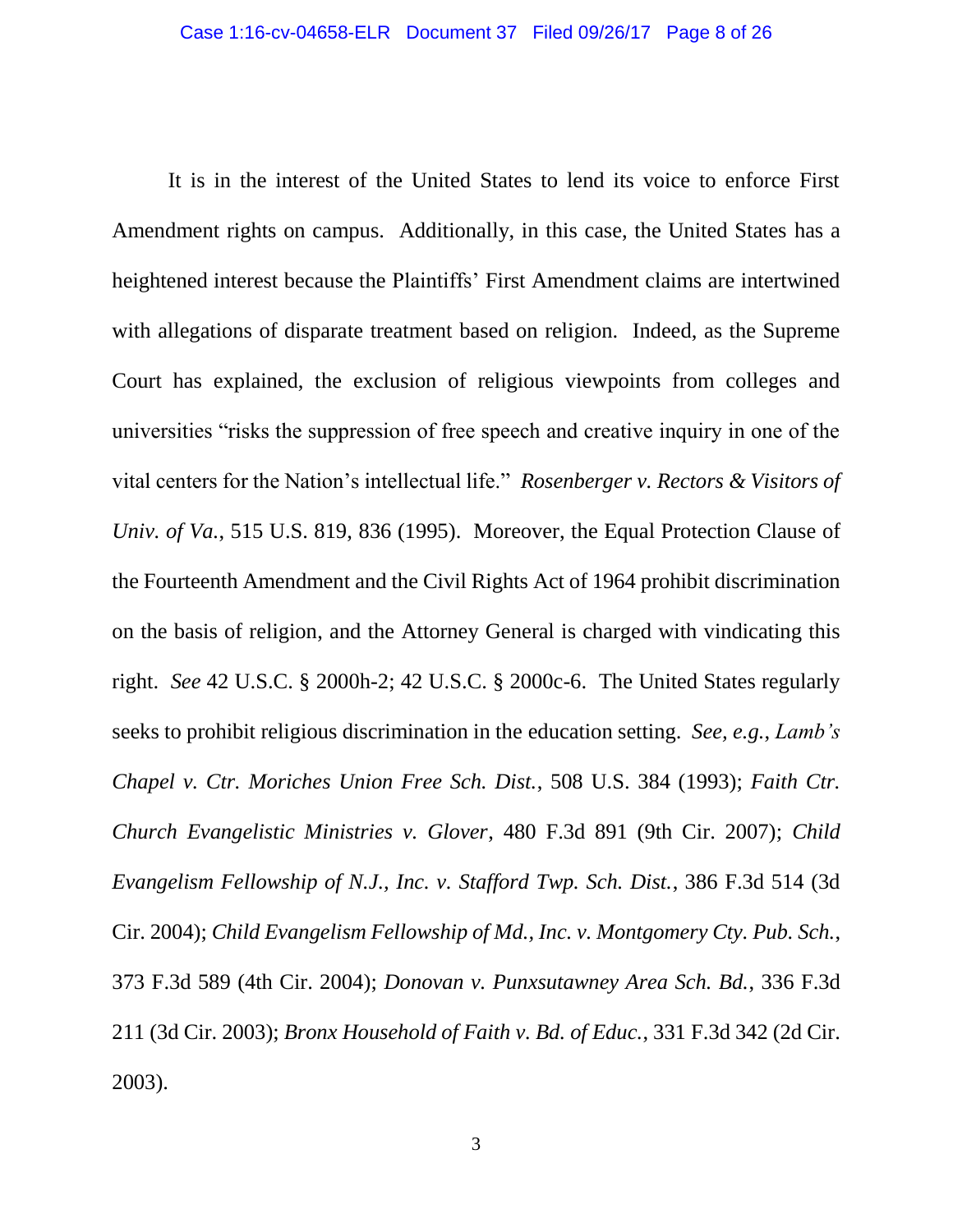#### **FACTUAL AND PROCEDURAL BACKGROUND**

Because the case comes before the Court on a motion to dismiss, the Court must take all of Plaintiffs' well-pleaded allegations as true. *See Bell Atlantic Corp. v. Twombly*, 550 U.S. 544, 555–56 (2007). Thus, for purposes of this Statement of Interest, the United States takes Plaintiffs' well-pleaded allegations as true. The United States takes no view regarding whether Plaintiffs will succeed in proving those allegations at trial.

According to the Complaint, Plaintiffs are students at GGC, a four-year public college within the state-run University System of Georgia. Doc. 13 ¶¶ 17, 26 (First Amended Verified Complaint). They bring facial and as-applied First and Fourteenth Amendment challenges to the College's Freedom of Expression Policy ("Speech Zone Policy") and Student Code of Conduct in effect at the time they filed their complaint. *Id.* ¶¶ 2–3.

The Speech Zone Policy limited public expression on campus in at least three principal ways. First, the Speech Zone Policy designated two "Free Speech Zones"—which collectively occupied less than 0.0015% of the campus—and limited the time for expressive activities within those Free Speech Zones to only eighteen pre-selected hours per week, and only one instance of expression per applicant every thirty days. *Id.*; *see also id.*, Ex. 3 at 2; *id*., Ex. 8 at 1. The Policy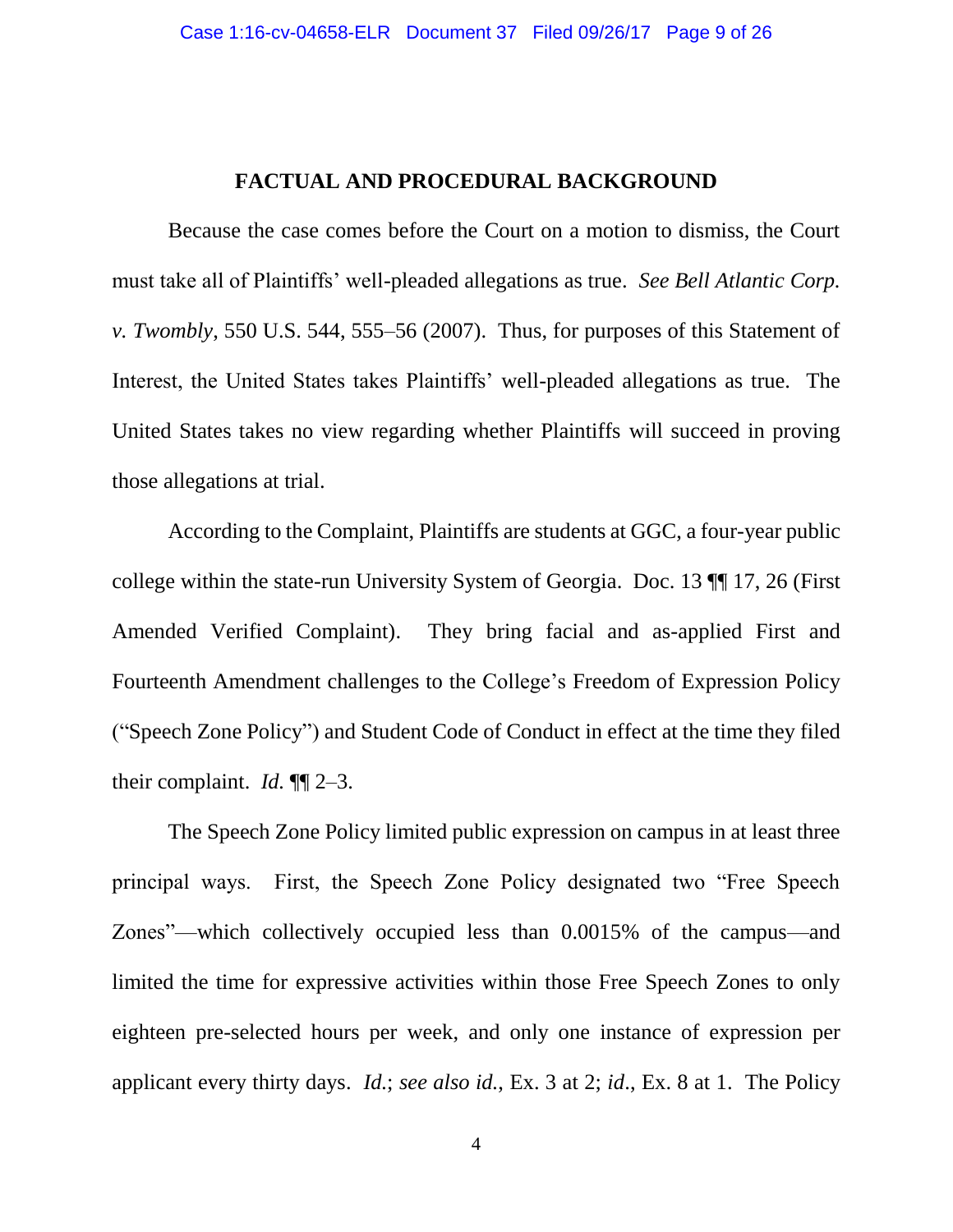also provided, without further elaboration, that "[o]n occasion upon written request, other areas and other times may be authorized, and the College reserves the right to modify the free speech areas based on the operational needs of the institution." *Id.*, Ex. 3 at 2.

Second, the policy required students to obtain authorization from the College before engaging in speech in the Free Speech Zones. The policy required students to apply for authorization at least three business days in advance and to submit any "publicity materials" related to their expressive activities with the application. *Id.*  $\P\P$  2–3, 111, Ex. 3 at 3.

Third, the Speech Zone Policy also prohibited any "disorderly conduct." *Id.*, Ex. 3 at 4. The Speech Zone Policy incorporated the definition of "disorderly conduct" from the Student Code of Conduct, which defined that term to include "behavior which disturbs the peace *and/or comfort* of person(s)." *Id.*, Ex. 9 at 26; *Id.*  $\llbracket$  170 (emphasis added). That definition diverged sharply from the definition of "disorderly conduct" under Georgia law. *See* Ga. Code Ann. § 16-11-39 ("disorderly conduct" requires "[a]cts in a violent or tumultuous manner" or "fighting words").

Plaintiffs allege that Defendants' adoption and implementation of the Speech Zone Policy and the Student Code of Conduct prevented them from communicating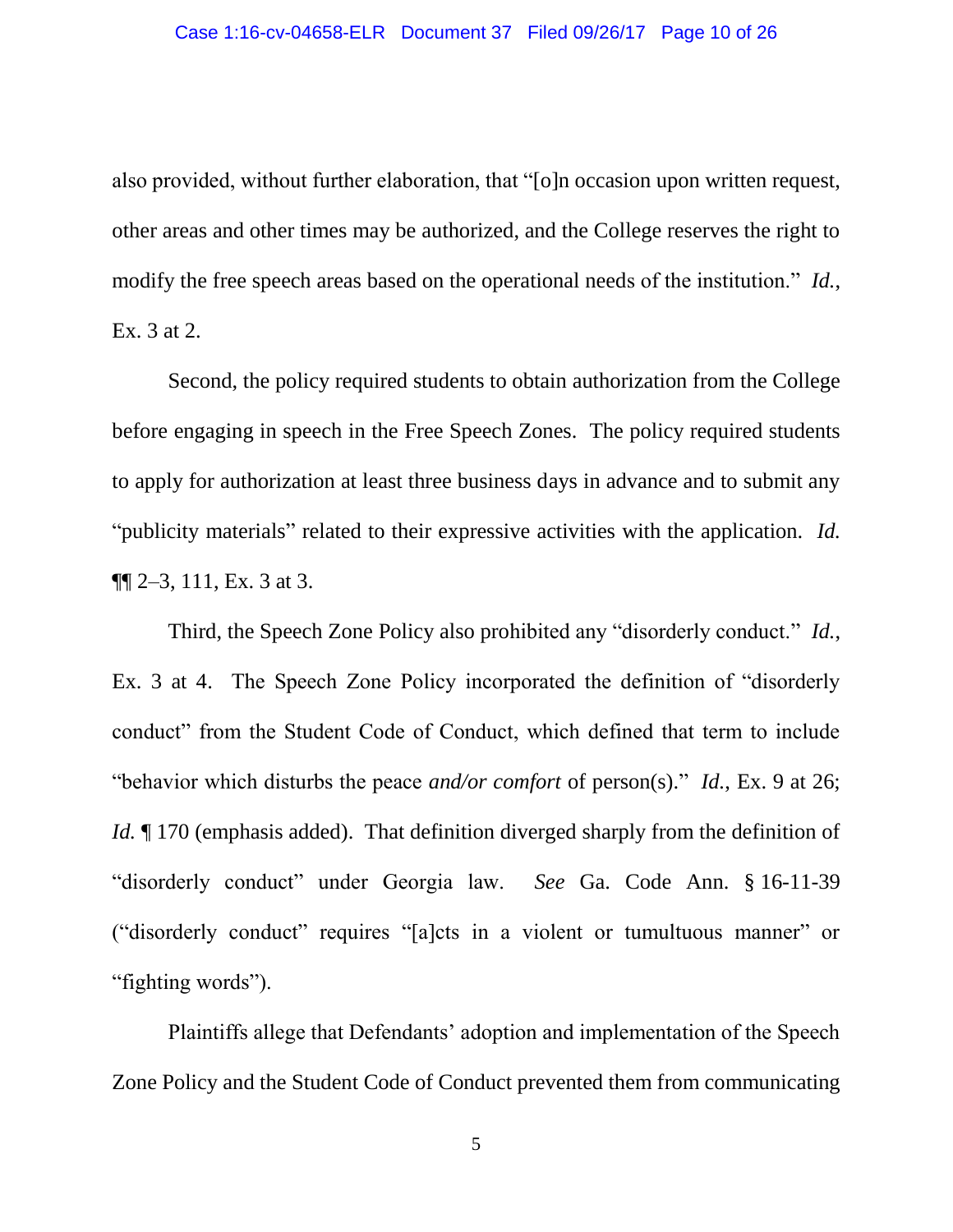religious messages and distributing religious materials on campus. One such incident occurred when Mr. Uzuegbunam made a concerted effort to comply with the Free Speech Policy. Plaintiffs allege that Mr. Uzuegbunam applied for and obtained a permit to speak and distribute religious tracts in one of the Free Speech Zones on August 25, 2016. Doc. 13 ¶¶ 238–48. When Mr. Uzuegbunam spoke in the Free Speech Zone, "he did not carry signs or utilize amplification." *Id.* ¶ 256. Rather, he "merely spoke loud enough to be heard, using his unaided voice, for about fifteen or twenty minutes to the students congregated in the area at the time." *Id.* Plaintiffs allege that Mr. Uzuegbunam "did not utilize inflammatory rhetoric or personally attack any individual," *id.* ¶ 257; rather he presented his religious message, *id*. ¶ 258.

According to Mr. Uzuegbunam, after he had been speaking for approximately twenty minutes, a campus police officer approached him and asked him to stop speaking. *Id.* ¶¶ 90, 259–60. The officer explained that he had come to the scene because "we just got some calls on you." *Id.* ¶ 261. After conferring briefly with Mr. Uzuegbunam and a campus official, the officer ordered that Mr. Uzuegbunam "could not speak publicly" in the Speech Zone. *Id.* ¶ 268. The officer explained that "the only reason" he interrupted Mr. Uzuegbunam's speaking "was because GGC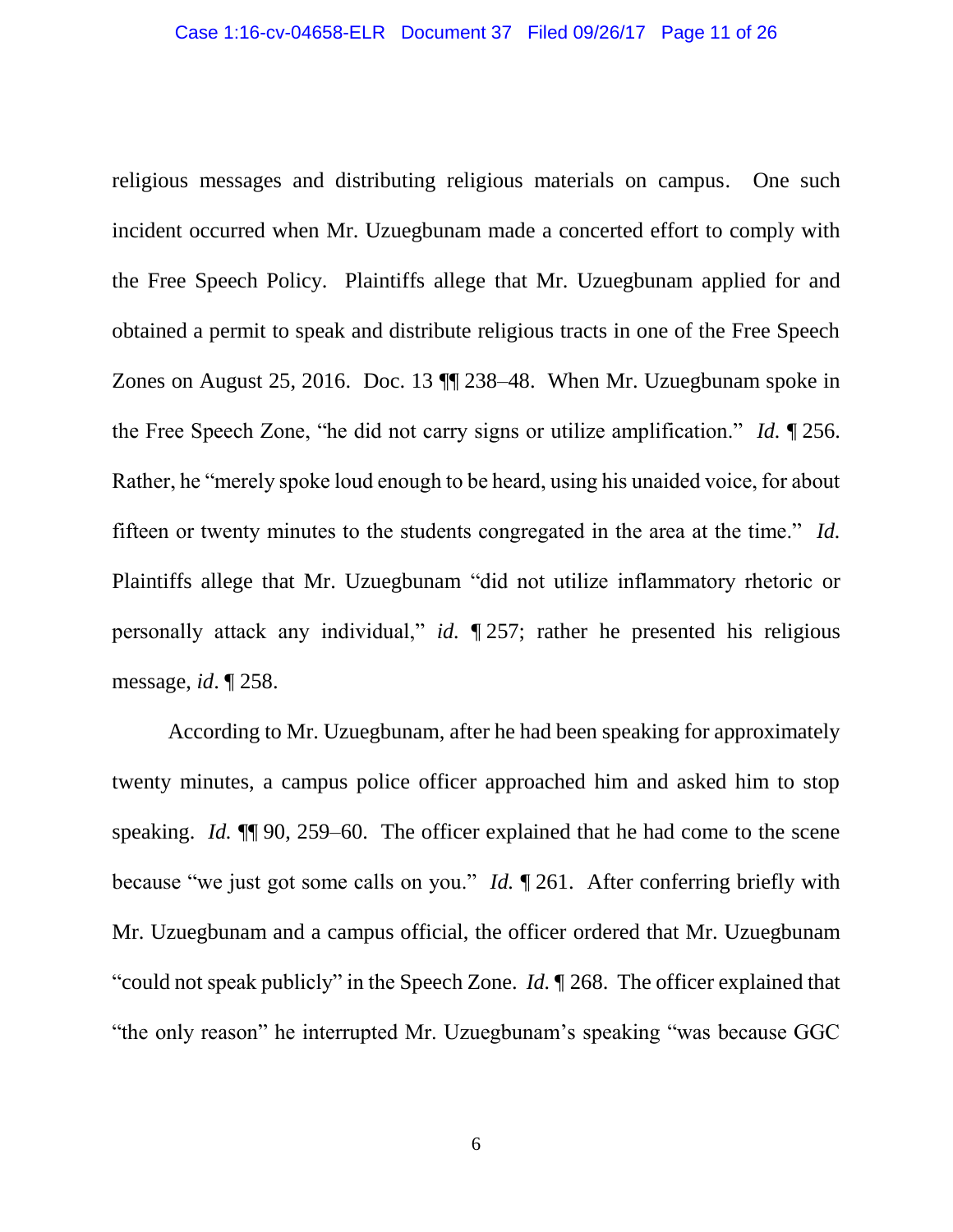officials had received calls from people complaining about his expression." *Id.* ¶ 271.

Mr. Uzuegbunam further alleges that the officer told him that his religious expression "was disturbing the peace and tranquility of individuals who were congregating in that area because it had generated complaints." *Id.* ¶ 278. The officer warned Mr. Uzuegbunam that if he continued speaking, "he could face discipline under the *Student Code of Conduct*, particularly if GGC officials received additional complaints about his speaking." *Id.* ¶ 282. The officer then instructed Mr. Uzuegbunam and his friend "to 'respect the community' by ceasing any efforts to share their religious beliefs through open-air speaking" in one of the Free Speech Zones. *Id.* ¶ 284.

A second officer on the scene, *id.* ¶¶ 94, 287, confirmed that Mr. Uzuegbunam's open-air speaking was "disorderly conduct" because "people are calling us because their peace and tranquility is being disturbed and we've asked you to stop." *Id.* ¶ 289. The second officer "stated that the mere fact that someone complains about expression converts that expression into disorderly conduct." *Id.*  $\P$  290.

Following this encounter with the campus police, Mr. Uzuegbunam discussed the College's policies with the Director of the Office of Student Integrity. *Id.* ¶¶ 66,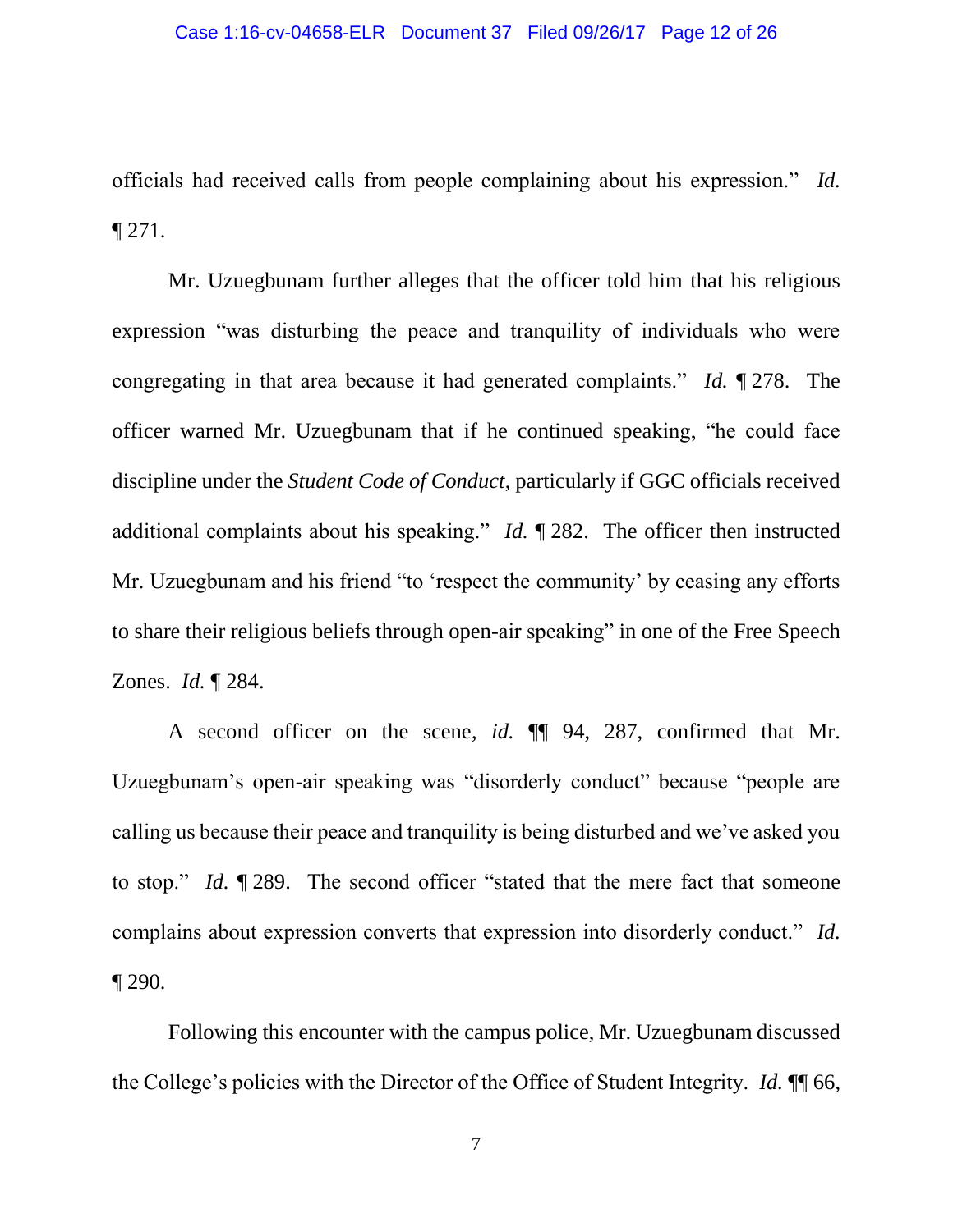304. That official informed Mr. Uzuegbunam that "it is a violation of GGC policy for anyone to express a 'fire and brimstone message' on campus, even within the speech zones." *Id.* ¶ 305.

Plaintiffs allege that the College has allowed a variety of other forms of expression inside and outside the Free Speech Zones "without interference," including:

- "[A] percussion group that plays its drums and other instruments very loudly, especially as it utilizes amplification";
- Speakers and events "us[ing] offensive language (including broadcasting of vulgar, lewd . . . music using amplification), but [which] were still allowed to continue expressing their message"; and
- Members of the Church of Jesus Christ of Latter-day Saints, who share a religious message that does not result in "GGC officials . . . receiv[ing] complaints."

*Id.* ¶¶ 285, 293–96, 307, 312–15.

On March 17, 2017, Defendants filed a motion to dismiss, arguing that the challenged policies were valid on their face and as applied. Doc. 18 (Memorandum of Law in Support of Defendants' Motion To Dismiss Plaintiffs' Amended Complaint). Two weeks later, on March 31, 2017, Defendants filed a second motion to dismiss. Doc. 21 (Brief In Support Of Defendants' Motion To Dismiss For Mootness). In this motion, Defendants asserted they had amended their speech and disorderly conduct policies, and that these revisions now render the case moot. Both parties fully briefed the two motions, and they are pending before this Court. *See*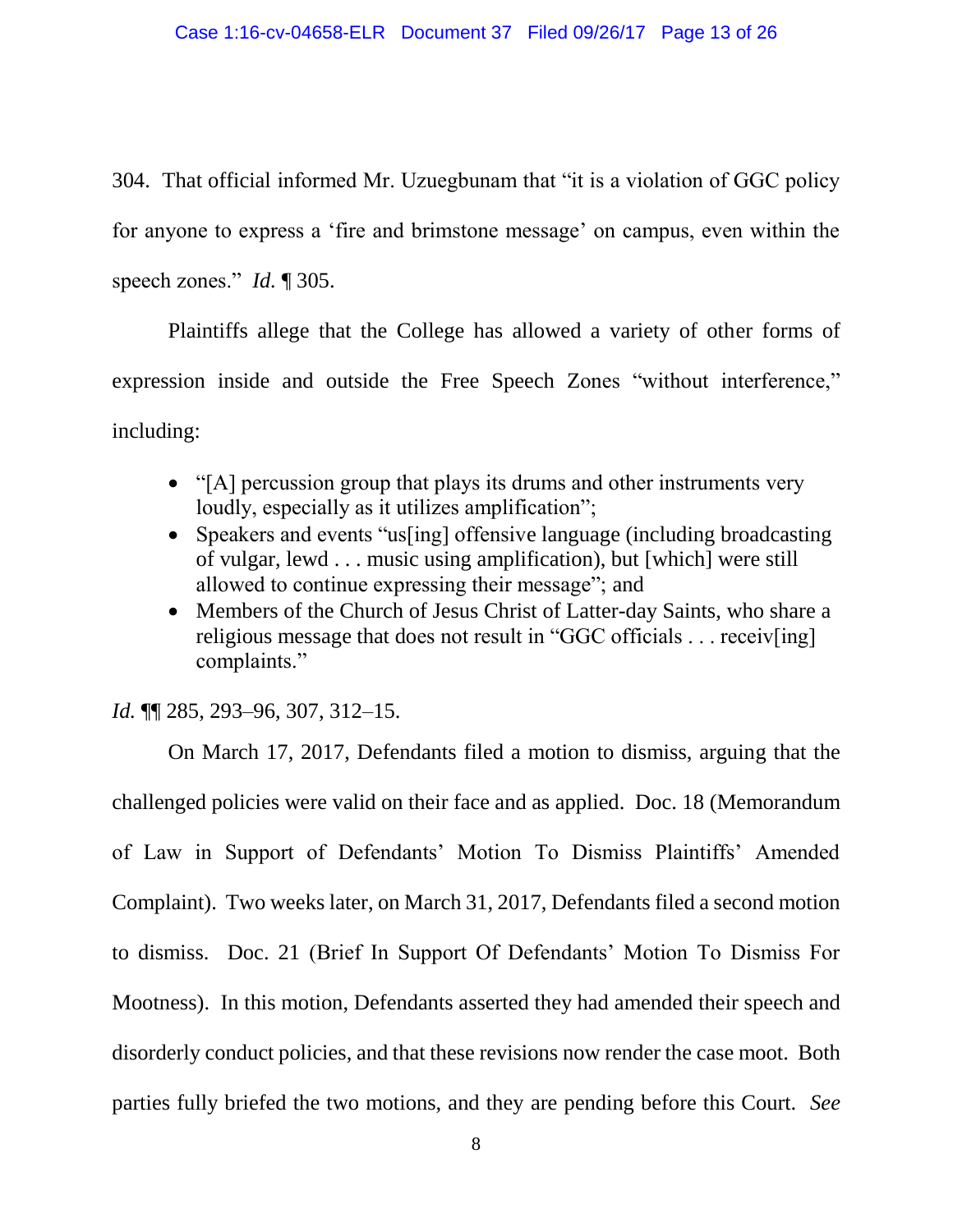Docs. 22 (Response In Opposition To Motion To Dismiss Plaintiffs' Amended Complaint), 27 (Response In Opposition To Motion To Dismiss For Mootness), 30 (Reply In Support Of Defendants' Motion To Dismiss Plaintiffs' Amended Complaint), 32 (Reply In Support of Defendants' Motion To Dismiss For Mootness).

The United States does not advance any position as to whether the Plaintiffs' claims are moot or whether qualified immunity applies to the individual claims. Taking the facts alleged as true, the United States is satisfied, for the reasons below, that Plaintiffs have stated claims for violations of the First and Fourteenth Amendments.

#### **ARGUMENT**

The free speech protections of the First Amendment are as applicable to private religious speech as they are to secular speech, *Capitol Square Review & Advisory Bd. v. Pinette*, 515 U.S. 753, 760 (1995), and are as applicable to state-run universities as they are to any other government institution, *Healy v. James*, 408 U.S. 169, 180 (1972). Plaintiffs' allegations, if proven, demonstrate that GGC's speech policies and practices were not content-neutral, enshrined an impermissible heckler's veto, and did not satisfy strict scrutiny. Plaintiffs therefore have stated a claim under the First Amendment. Plaintiffs also have stated a claim under the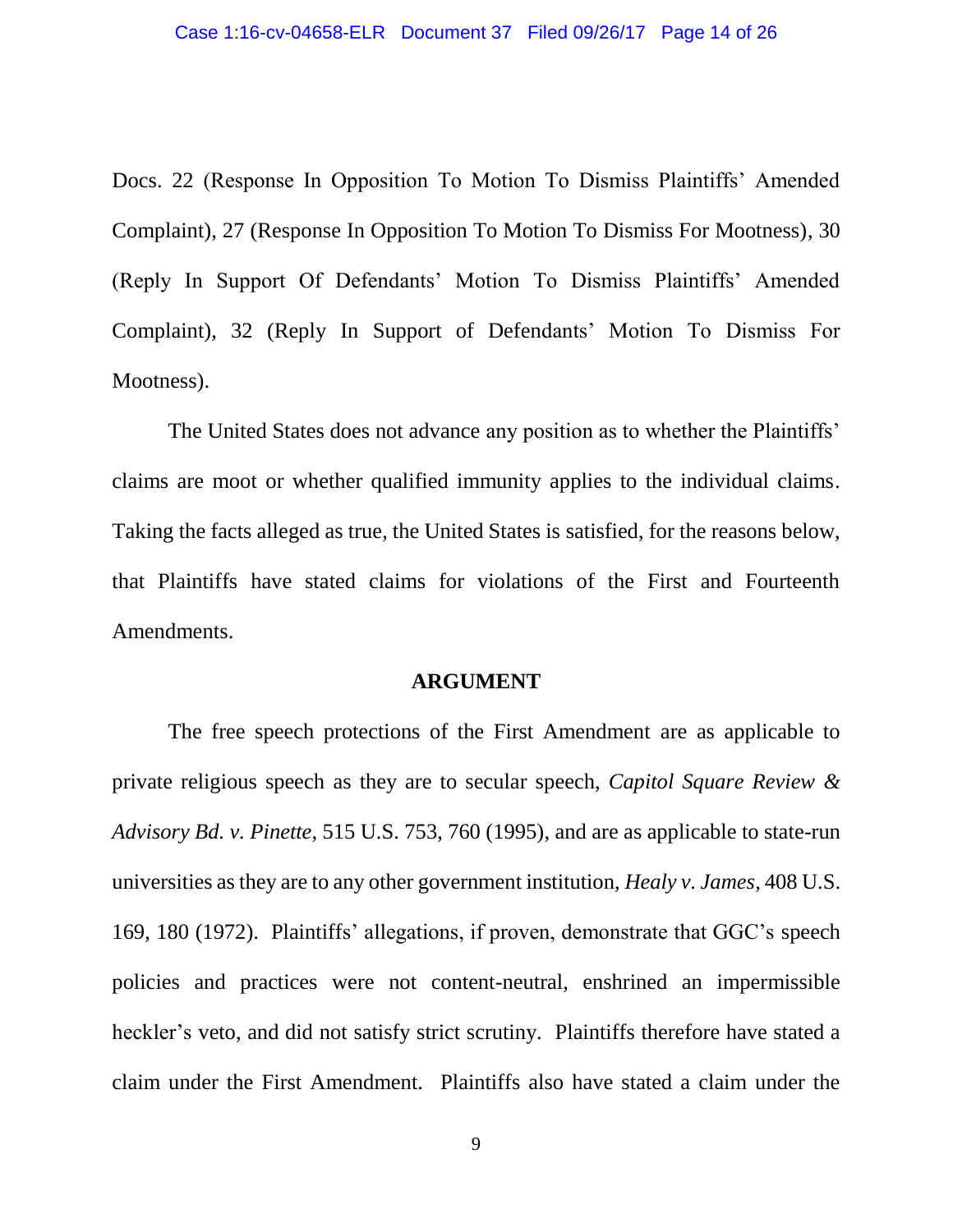Fourteenth Amendment because the College's content-based policies and practices discriminate against Plaintiffs' religious message. *See Cleburne, Tex. v. Cleburne Living Ctr.*, 473 U.S. 432, 440 (1985). 1

### **I. PLAINTIFFS' COMPLAINT ADEQUATELY PLEADS FIRST AND FOURTEENTH AMENDMENT CLAIMS AGAINST GGC'S CONTENT-BASED SPEECH PRACTICES**

Under the First Amendment, the power of the government to regulate speech on college and university campuses is contingent on the character of the forum in question. *Perry Educ. Ass'n v. Perry Local Educators' Ass'n*, 460 U.S. 37, 44 (1983) ("[t]he existence of a right of access to public property and the standard by which limitations upon such right must be evaluated differ depending on the character of the property at issue"); *United States v. Frandsen*, 212 F.3d 1231, 1237 (11th Cir. 2000) ("an initial step in analyzing whether the regulation is unconstitutional is determining the nature of the government property involved"). A "public forum" is "public property which the state has opened for use by the public as a place for expressive activity," either by tradition or designation. *Perry Educ. Ass'n*, 460 U.S. at 45. In a "public forum," the government may impose "[r]easonable time, place, and manner restrictions . . . but any restriction based on the content of the speech

 $\overline{a}$ 

<sup>&</sup>lt;sup>1</sup> The United States also notes that Plaintiffs have challenged the Speech Zone Policy's authorization requirement as an unconstitutional prior restraint. Doc. 13 ¶¶ 379–83; *Forsyth Cty.*, 505 U.S. 123 at 133–34.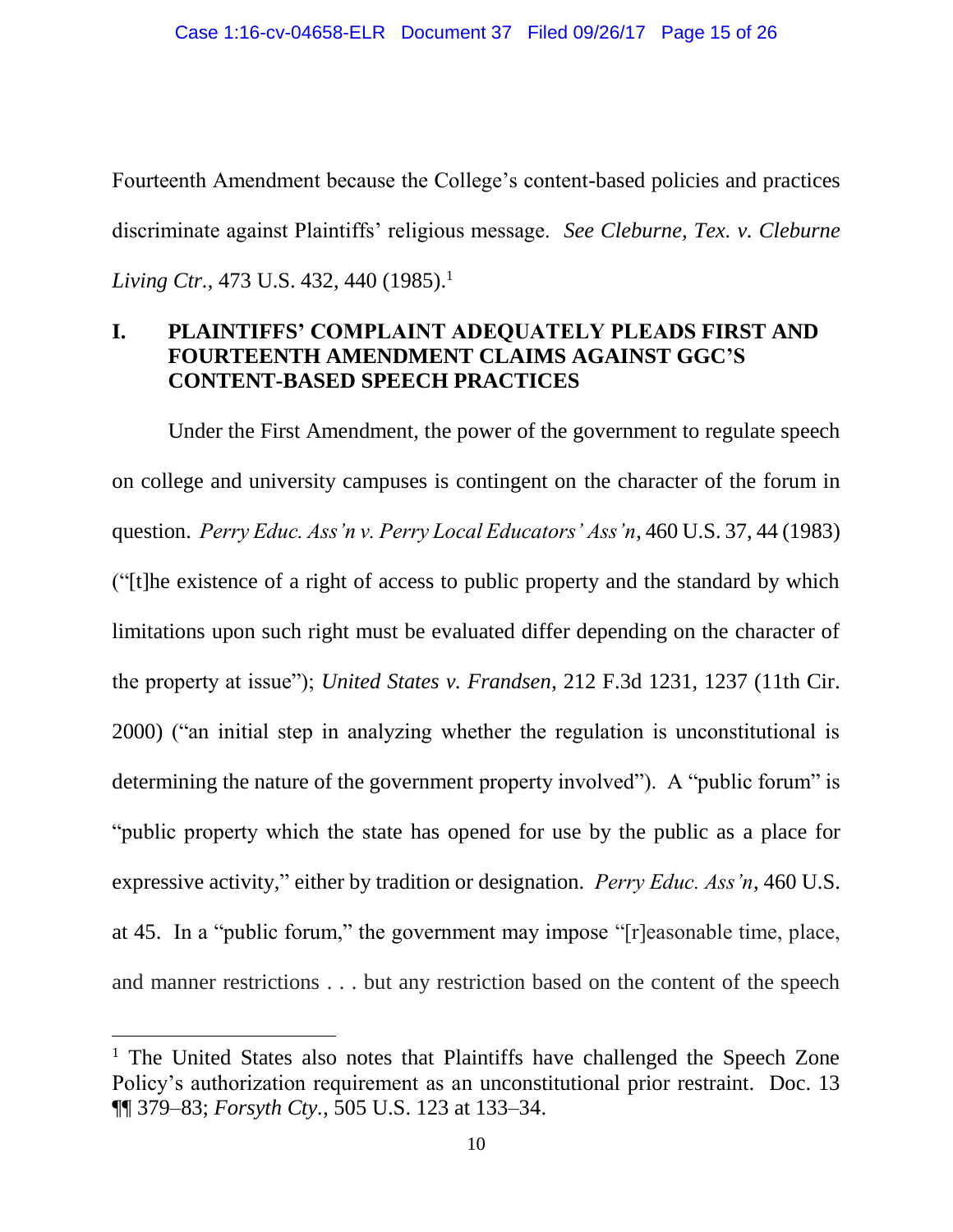must satisfy strict scrutiny, that is, the restriction must be narrowly tailored to serve a compelling government interest and restrictions based on viewpoint are prohibited." *Pleasant Grove City, Utah v. Summum*, 555 U.S. 460, 469 (2009) (citations omitted); *see also Ward v. Rock Against Racism*, 491 U.S. 781, 791 (1989); *Perry Educ. Ass'n*, 460 U.S. at 45–46; *Bloedorn v. Grube*, 631 F.3d 1218, 1234–35 (11th Cir. 2011).

Moreover, "private religious speech, far from being a First Amendment orphan, is as fully protected under the Free Speech Clause as secular private expression." *Capitol Square Review & Advisory Bd.*, 515 U.S. at 760. Thus, deliberately treating religious speakers differently than non-religious speakers constitutes impermissible viewpoint discrimination. *See, e.g.*, *Good News Club v. Milford Cent. Sch.*, 533 U.S. 98, 112 (2001) ("speech discussing otherwise permissible subjects cannot be excluded from a limited public forum on the ground that the subject is discussed from a religious viewpoint"); *Widmar*, 454 U.S. at 277 (once a university creates a forum generally open to student groups, it cannot enforce a content-based exclusion of religious speech). Accordingly, policies that restrict religious messages while allowing non-religious messages are generally impermissible under the First and Fourteenth Amendments. *Rosenberger*, 515 U.S. at 830–31; *Lamb's Chapel*, 508 U.S. at 393–94. Likewise, restrictions that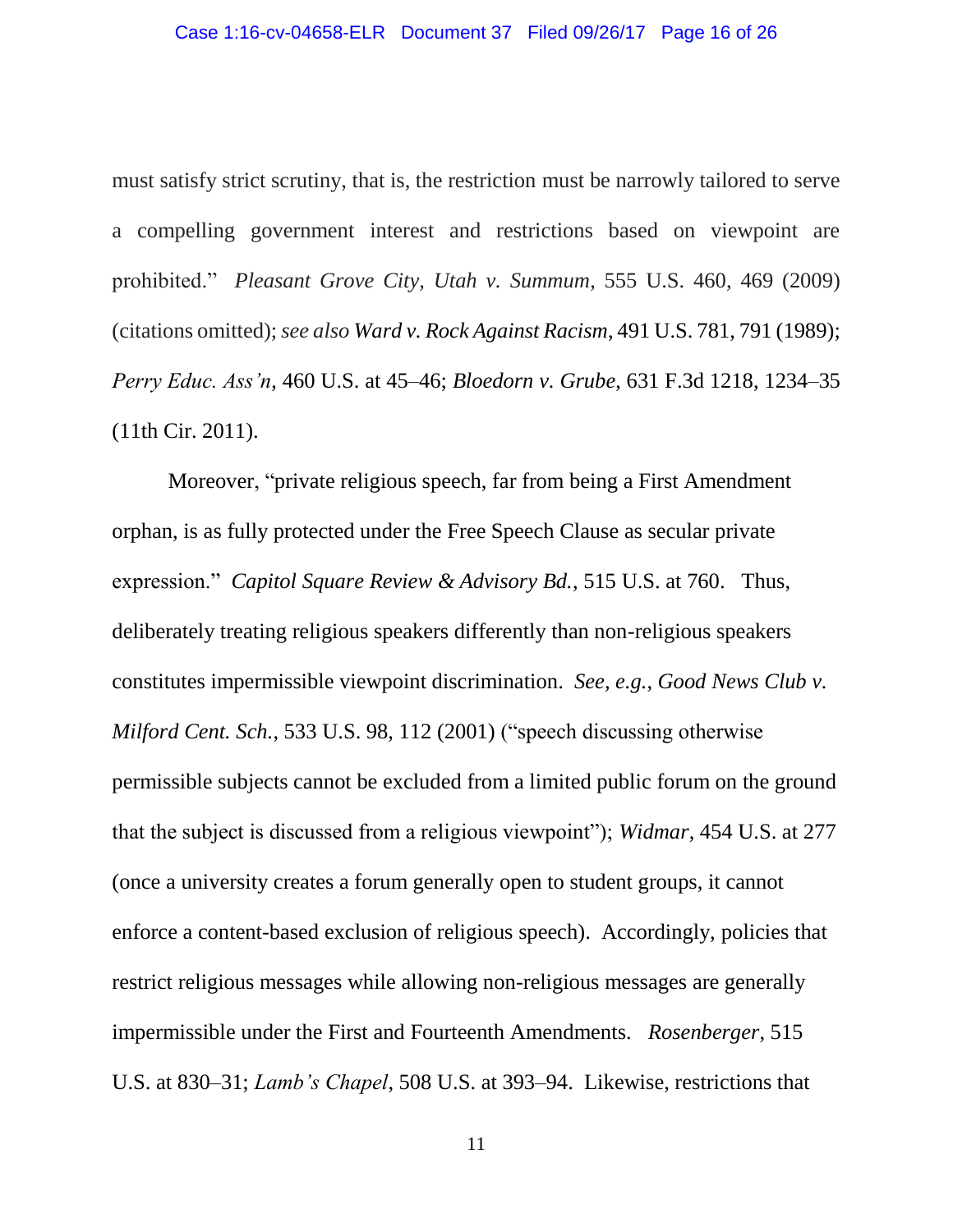discriminate against certain religious messages but not others generally violate the First and Fourteenth Amendments. *Epperson v. Arkansas*, 393 U.S. 97, 106–07 (1968) (First Amendment "forbids alike the preference of a religious doctrine or the prohibition of theory which is deemed antagonistic to a particular dogma"); *Bible Believers v. Wayne Cty., Mich.*, 805 F.3d 228, 256–57 (6th Cir. 2015) (finding First and Fourteenth Amendment violations in county's disparate treatment of one religious group because the group's "speech was found to be objectionable by a number of people").

Defendants concede that the Free Speech Zones were designated public fora. Doc. 11-1 at 12. Therefore, because Plaintiffs' allegations, if proven, would demonstrate that Defendants' policies and practices were neither content-neutral nor narrowly tailored, Plaintiffs have stated First and Fourteenth Amendment claims.

#### **A. GGC's Speech Policies and Practices Were Not Content-Neutral**

Plaintiffs have adequately alleged that GGC's implementation of its Speech Zone Policy and Student Code of Conduct to foreclose their religious expression amounted to unconstitutional content-based restrictions. The Supreme Court's decision in *Widmar* is instructive. There, the Supreme Court considered a policy of the University of Missouri at Kansas City that made the University's facilities generally available for activities of registered student groups, but prohibited use of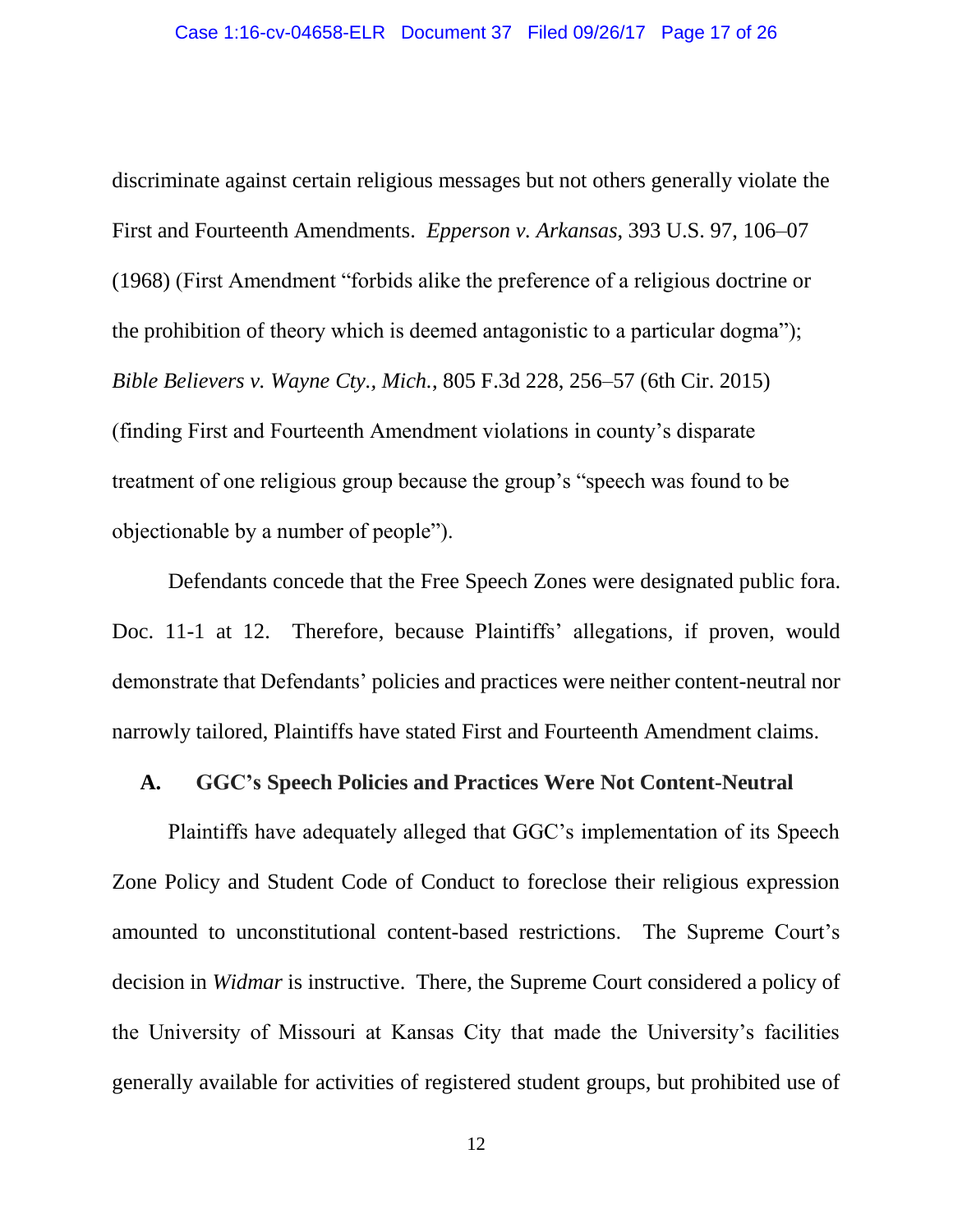those facilities "for purposes of religious worship or religious teaching." 454 U.S. at 265. A registered school group claimed that the policy's exclusion of religious expression "violated their rights . . . under the First and Fourteenth Amendments." *Id.* at 266.

The Supreme Court agreed. *Id.* The Supreme Court noted that "our cases" leave no doubt that the First Amendment rights of speech and association extend to the campuses of state universities." *Id.* at 268–69. Turning to the University's policy, the Supreme Court held that it was "content-based" in violation of the First Amendment because it "discriminated against student groups and speakers based on their desire to use a generally open forum to engage in religious worship and discussion." *Id.* at 269–70.

Here as well, Plaintiffs have alleged that the College imposed a content-based exclusion against Mr. Uzuegbunam based on his "use [of] a generally open forum to engage in religious worship and discussion." *Id.* Defendants have conceded that the Speech Zones on campus were generally open public fora, *see* Doc. 11-1 at 12, and the Speech Zone Policy purported to commit the College to authorizing use of those zones "in accordance with the principle of content neutrality," Doc. 13, Ex. 3 at 2. But Plaintiffs have adequately alleged that, in practice, College officials applied the policies to exclude their religious expression from the Speech Zones. In particular,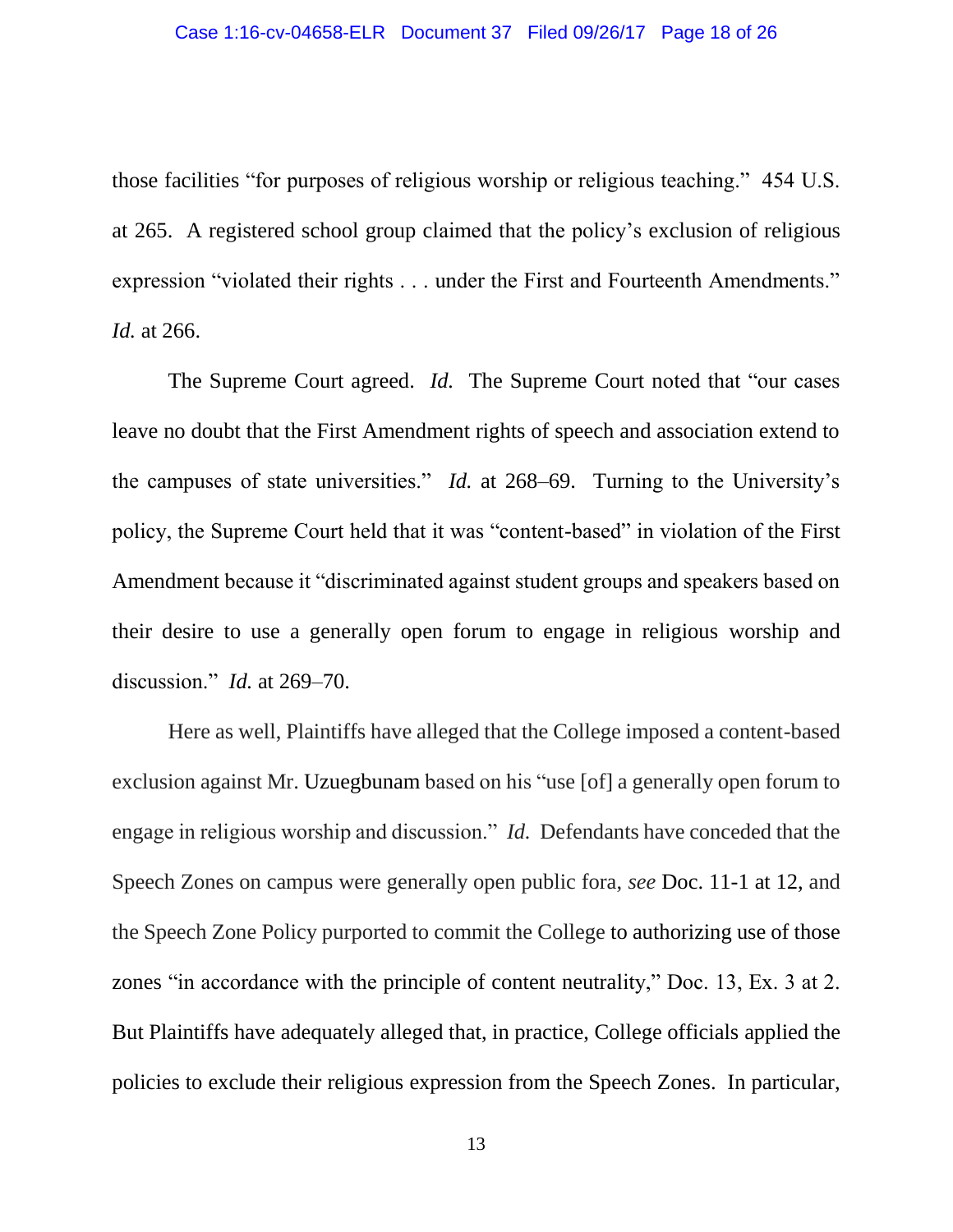GGC forbade "anyone to express a 'fire and brimstone message' on campus, even within the speech zones." Doc. 13 ¶ 305. Yet GGC did not exclude other forms of expression, including "offensive language," "lewd" and "vulgar" music, and religious expression by representatives of the Church of Jesus Christ of Latter-day Saints that did not meet the College's definition of "fire and brimstone." *Id.* ¶¶ 285, 293–96, 307, 312–15. Such "discriminat[ion]" against religious expression amounts to a "content-based exclusion[]" under the First and Fourteenth Amendments. *Widmar*, 454 U.S. at 269–70; *see also Rosenberger*, 515 U.S. at 836–37; *Bible Believers*, 805 F.3d at 256–57.

Defendants may contend that the "fire and brimstone" prohibition was a mere time, place, or manner restriction. But Plaintiffs' factual allegations, if proven, would demonstrate that the "fire and brimstone" prohibition referred to the content, specifically the viewpoint, of Mr. Uzuegbunam's religious expression, not its manner. According to the Complaint, GGC took no action to stop expression that was far louder—and more disruptive to the public—than Mr. Uzuegbunam's expression. In particular, Plaintiffs aver that while Mr. Uzuegbunam "merely spoke loud enough to be heard, using his unaided voice," Doc. 13 ¶ 256, GGC took no action to shut down "a percussion group" playing "its drums and other instruments very loudly, especially as it utilizes amplification" or "music using amplification,"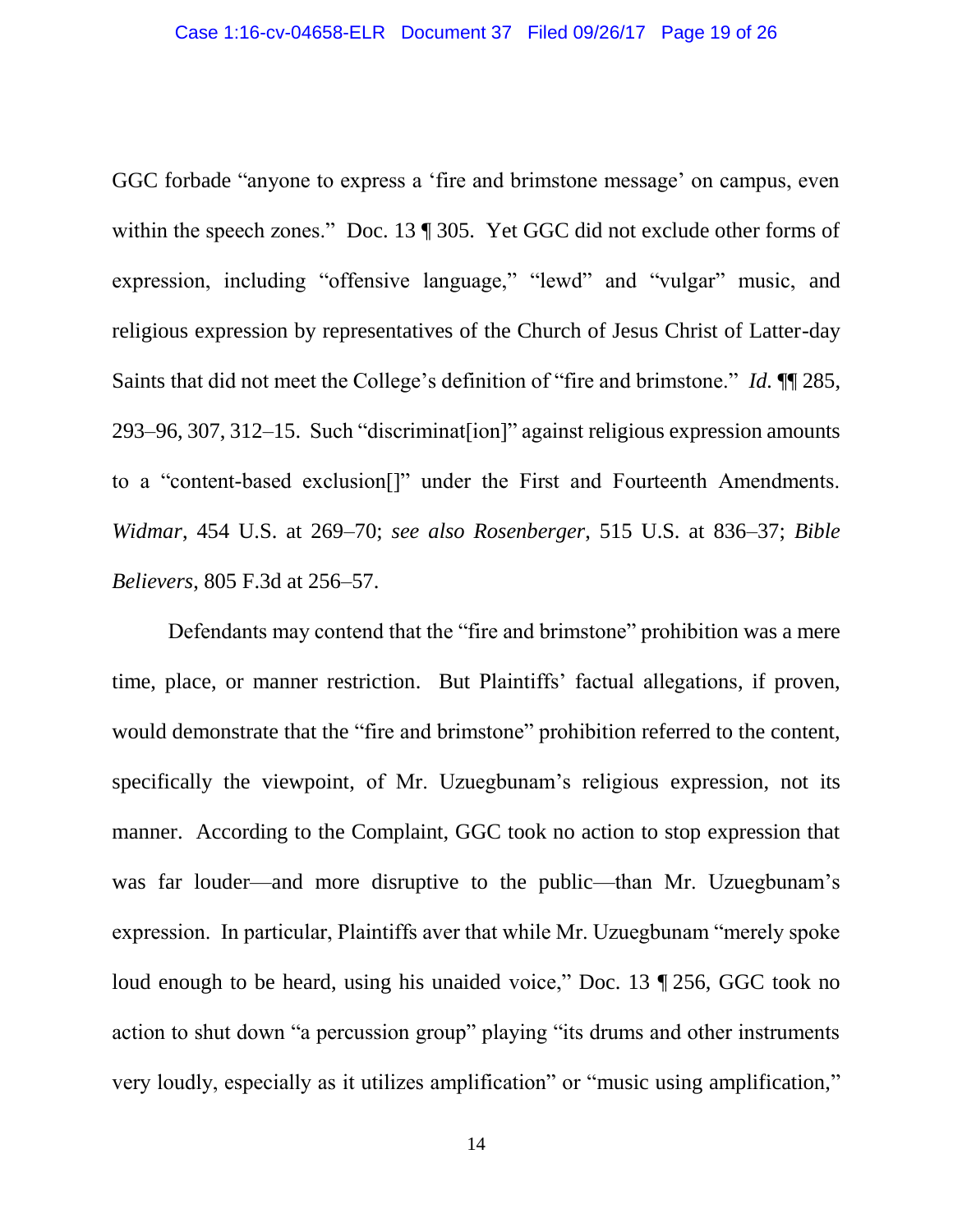*id.* ¶¶ 285, 306–07. Thus, Plaintiffs' allegations, if proven, would show that GGC's prohibition of "fire and brimstone" speech did not turn on whether the expression was "open-air" or confined to "one-on-one conversations," *id.* 19294, but instead on the content of Mr. Uzuegbunam's religious message, *id.* ¶¶ 258–315.

## **B. GGC Has Offered No Adequate Justification For Its Content-Based Restriction On Plaintiffs' Religious Speech But Instead Codified An Unconstitutional Heckler's Veto**

Plaintiffs' allegations, if proven, would demonstrate that GGC's contentbased restriction of Mr. Uzuegbunam's religious speech does not "satisfy strict scrutiny" because it is not "narrowly tailored to serve a compelling government interest and restrictions based on viewpoint are prohibited." *Pleasant Grove*, 555 U.S. at 469. As the Supreme Court explained in *Widmar*, neither seeking to provide a "secular education" nor seeking to avoid an unconstitutional establishment of religion allows a public university or college to impose a content-based exclusion of religious speech from generally available public fora on its campus. *See* 454 U.S. at 270–77.

Moreover, "[i]n order for the State in the person of school officials to justify prohibition of a particular expression of opinion, it must be able to show that its action was caused by something more than a mere desire to avoid the discomfort and unpleasantness that always accompany an unpopular viewpoint." *Tinker*, 393 U.S.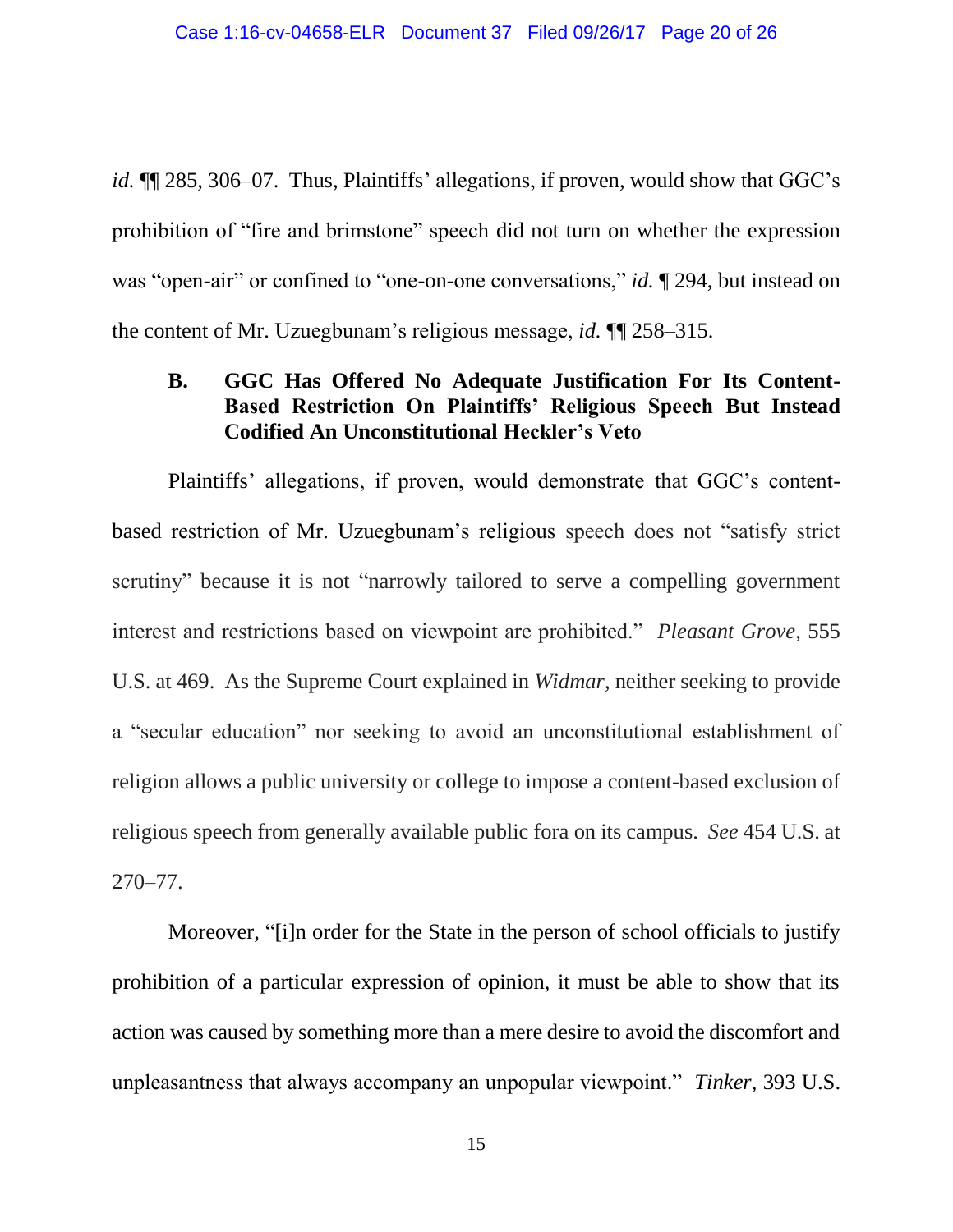at 509. *See also Coll. Republicans v. Reed*, 523 F. Supp. 2d 1005, 1014 (N.D. Cal. 2007) (quoting *Tinker*, 393 U.S. at 508). In other words, as a general matter, "[l]isteners' reaction to speech is not a content-neutral basis for regulation." *Forsyth Cty.*, 505 U.S. at 134. 2

Indeed, "[i]f there is a bedrock principle underlying the First Amendment, it is that the government may not prohibit the expression of an idea simply because society finds the idea itself offensive or disagreeable." *Texas v. Johnson*, 491 U.S. 397, 414 (1989); *see also Street v. New York*, 394 U.S. 576, 592 (1969) ("It is firmly settled that under our Constitution the public expression of ideas may not be prohibited merely because the ideas are themselves offensive to some of their

 $\overline{a}$ 

<sup>&</sup>lt;sup>2</sup> This general rule admits of certain exceptions. Three such exceptions fighting words, harassing speech that creates a hostile environment, and "true threats"—are particularly important in the context of college speech restrictions. *See, e.g.*, *Chaplinsky v. New Hampshire*, 315 U.S. 568, 572 (1942) (defining fighting words as those which "by their very utterance inflict injury or tend to incite an immediate breach of the peace"); *Davis v. Monroe Cty. Bd. of Educ*., 526 U.S. 629, 651 (1999) (establishing liability standards for damages under Title IX based on school district's failure to respond to hostile environment created by student-onstudent sexual harassment); *Virginia v. Black*, 538 U.S. 343, 359 (2003) (defining true threats as speech that intends "to communicate a serious expression of an intent to commit an act of unlawful violence to a particular individual or group of individuals."). Institutions of higher education have a duty to protect students' physical safety, and the United States recognizes and enforces this important requirement. 20 U.S.C. § 1092; 20 U.S.C. § 1681; 29 U.S.C. § 794; 42 U.S.C. § 2000(d). But this case, as pled, is not about violence, threats of violence, incitement to violence, or discriminatory harassment. It is about pure speech, protected by the First Amendment.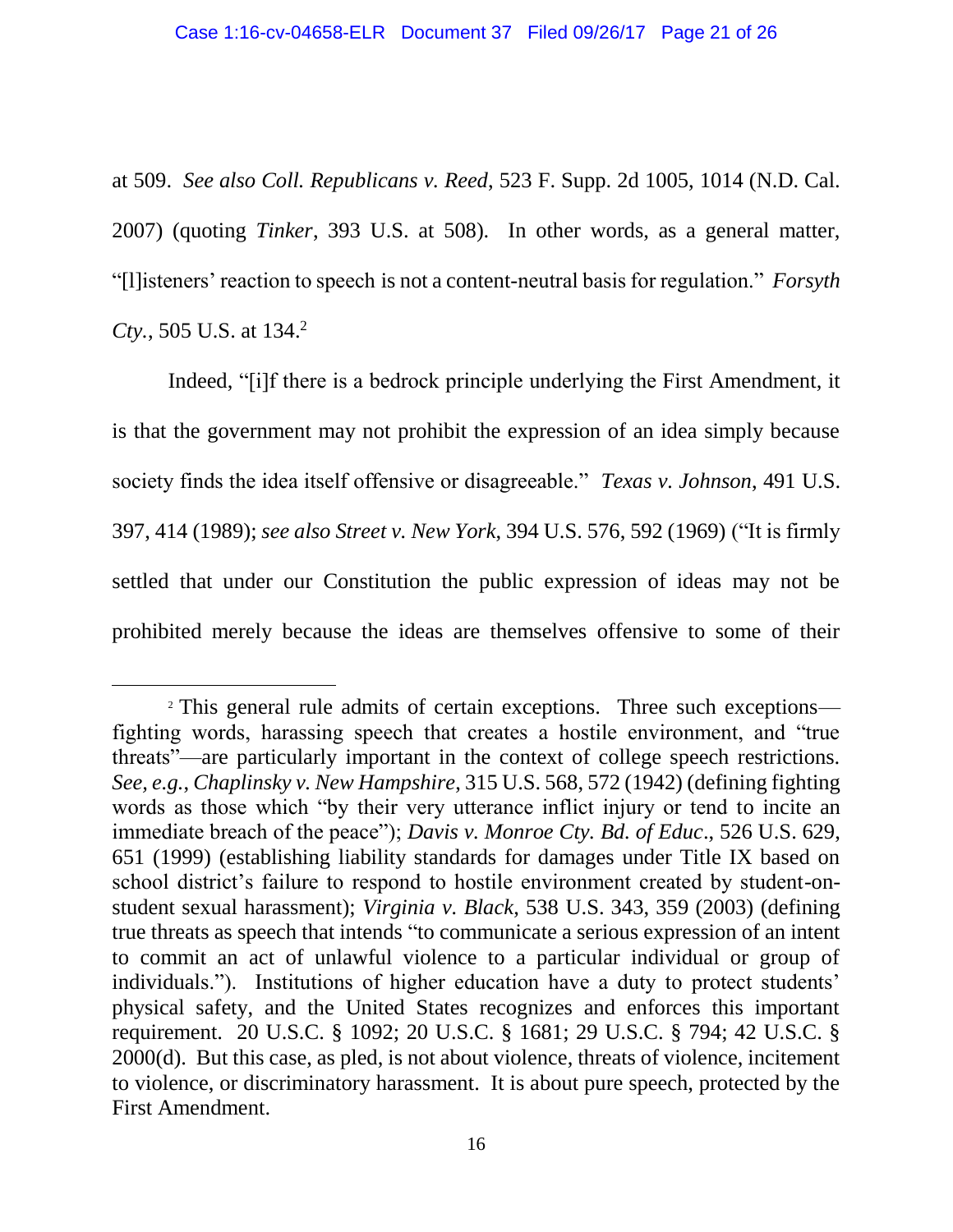hearers."). "The Supreme Court has held time and again, both within and outside of the school context, that the mere fact that someone might take offense at the content of speech is not sufficient justification for prohibiting it." *Saxe v. State Coll. Area Sch. Dist.*, 240 F.3d 200, 215 (3d Cir. 2001).

Accordingly, a public college that restricts speech simply because it might offend some listeners violates the tenet of content neutrality by codifying a "heckler's veto." *Forsyth Cty.*, 505 U.S. at 135; *Doe v. Univ. of Mich.*, 721 F. Supp. 852, 863 (E.D. Mich. 1989) ("Nor could the University proscribe speech simply because it was found to be offensive, even gravely so, by large numbers of people."). Indeed, federal courts have repeatedly invalidated college speech codes that adopted heckler's vetoes. *See Cohen v. San Bernardino Valley Coll.*, 92 F.3d 968 (9th Cir. 1996); *McCauley v. Univ. of the Virgin Islands*, 618 F.3d 232 (3d Cir. 2010).

For example, in *McCauley*, the Third Circuit struck down on First Amendment grounds a public university's code of conduct prohibiting student speech that caused "emotional distress" to listeners. 618 F.3d at 250. Noting that "emotional distress" is "a very loose concept" that could "mean anything," the Third Circuit held that the policy impermissibly provided "no shelter for core protected speech" and, thus, could lead to a breakdown of intellectual life on campus. *Id.* at 249–50. "[M]inority students may feel emotional distress when other students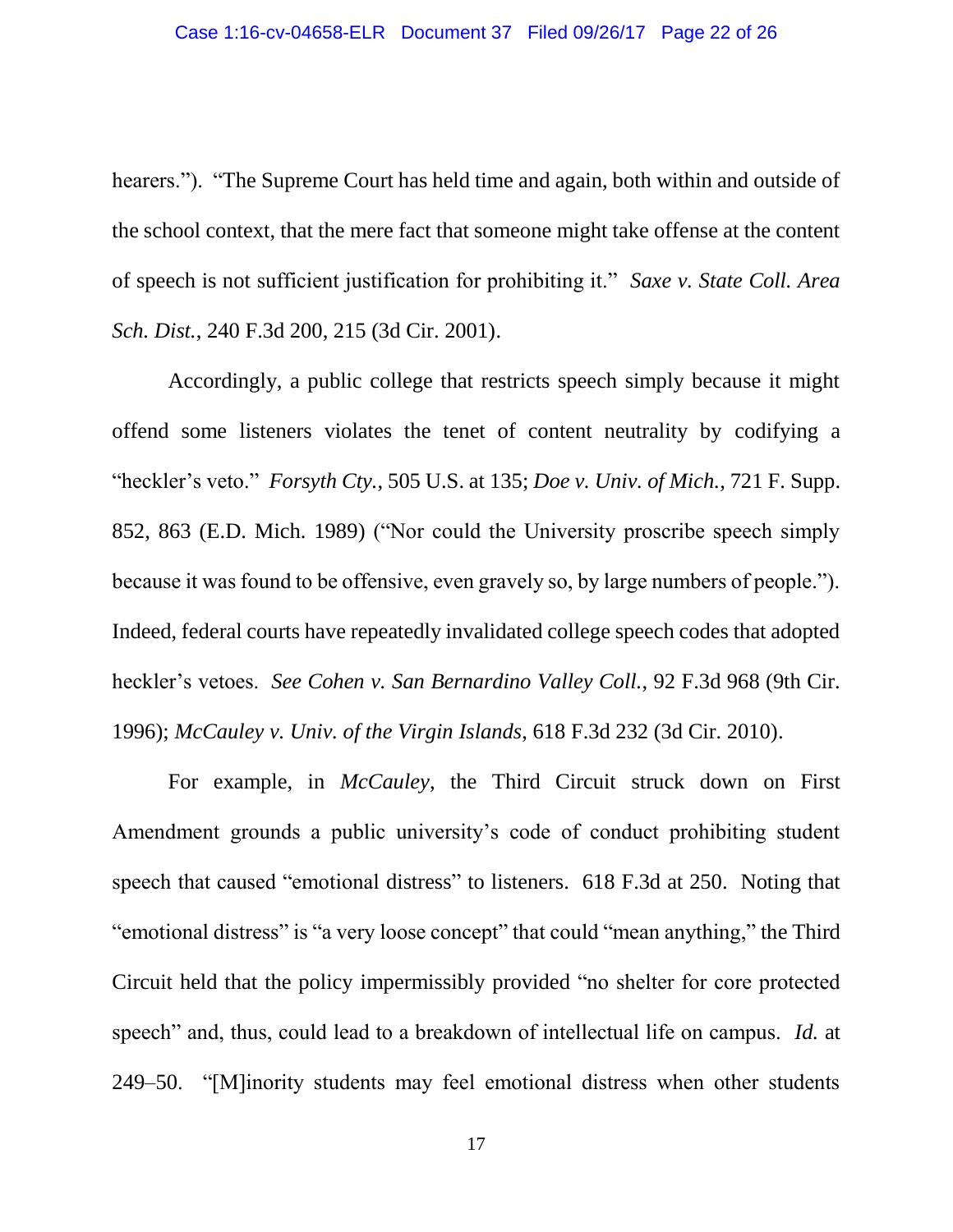protest against affirmative action; a pro-life student may feel emotional distress when a pro-choice student distributes Planned Parenthood pamphlets on campus." *Id.* at 251. The university's policy was "not based on the speech at all" but "on a *listener's reaction to speech*" and therefore violated the First Amendment. *Id.* (emphasis added).

GGC's sole stated justification for shutting down Mr. Uzuegbunam's religious expression in the Speech Zone fails for precisely the same reason: it rests on "a listener's reaction to speech," not the speech itself. *Id.* According to the Complaint, GGC's rationale for its "fire and brimstone" prohibition was that Mr. Uzuegbunam's religious message generated complaints from other people that he was disturbing "their peace and tranquility." Doc. 13 ¶ 289. Indeed, the campus police officer explained that "the only reason" he interrupted Mr. Uzuegbunam's speaking "was because GGC officials had received calls from people complaining about his expression." *Id.* ¶ 271; *see also id.* ¶¶ 268–72, 289–90.

Thus, GGC officials branded Mr. Uzuegbunam's speech as "disorderly conduct" under the Student Code of Conduct because it "disturb[ed] the peace and/or comfort of person(s)." Doc. 13, Ex. 9 at 26; Doc. 13  $\P$  289–90. This "mere desire to avoid the discomfort and unpleasantness" among listeners is not a compelling government interest, let alone sufficient to justify the content-based restriction of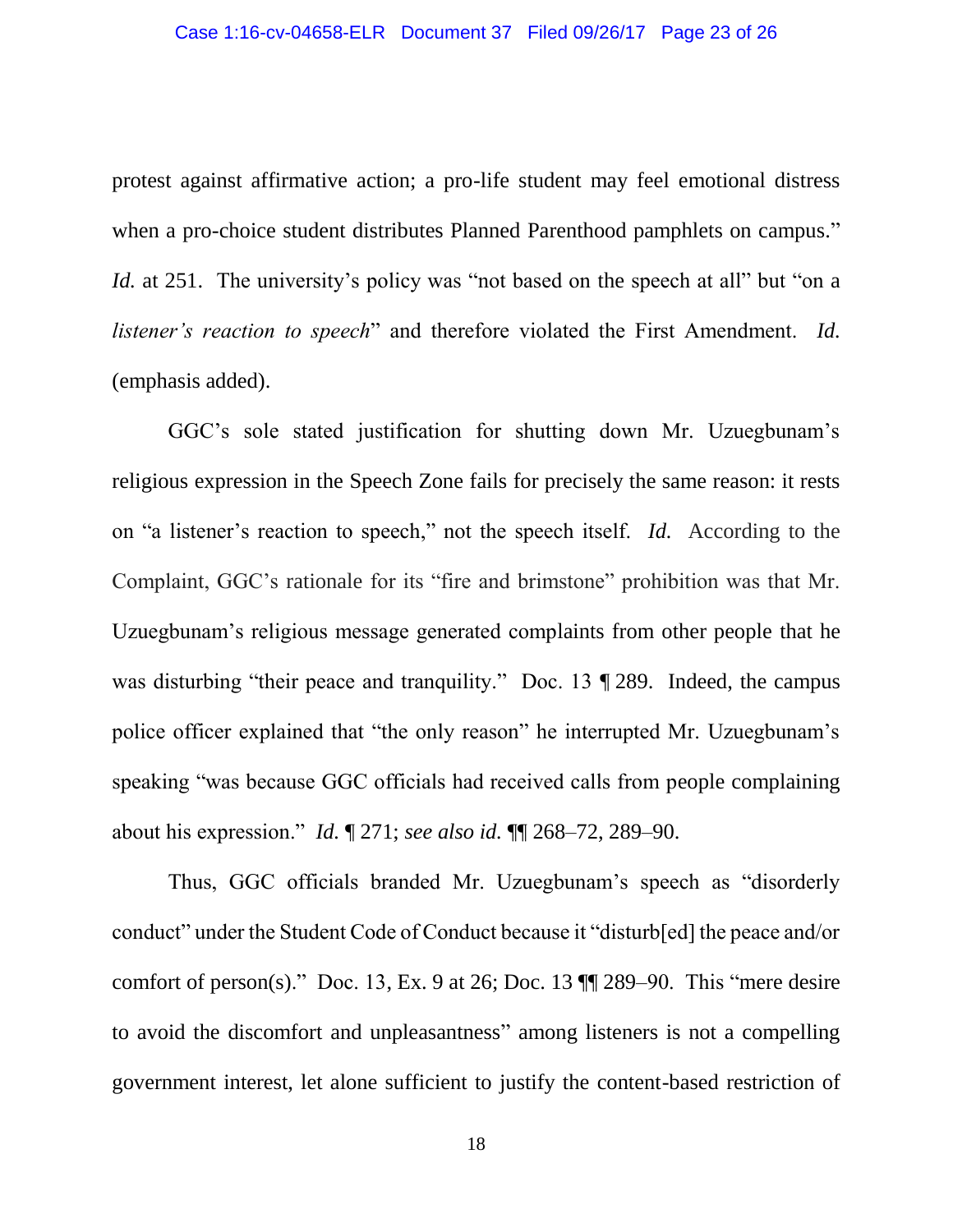Mr. Uzuegbunam's religious speech. *Tinker*, 393 U.S. at 509. Instead, GGC applied a "heckler's veto" that allowed every listener to become a regulator unto himself and to shut down expression simply because the listener found it "uncomfortable." For this reason alone, GGC's content-based restriction fails strict scrutiny, and Plaintiffs have adequately pleaded claims under the First and Fourteenth Amendments. *See, e.g., id.*; *Forsyth Cty.*, 505 U.S. at 134–35; *Burk v. Augusta-Richmond Cty.*, 365 F.3d 1247, 1258–59 (11th Cir. 2004); *Atlanta Journal & Constitution v. City of Atlanta Dept. of Aviation*, 322 F. 3d 1298, 1305–06 (11th Cir. 2003).

#### **CONCLUSION**

The United States respectfully requests that the Court consider the foregoing in resolving the pending motion to dismiss.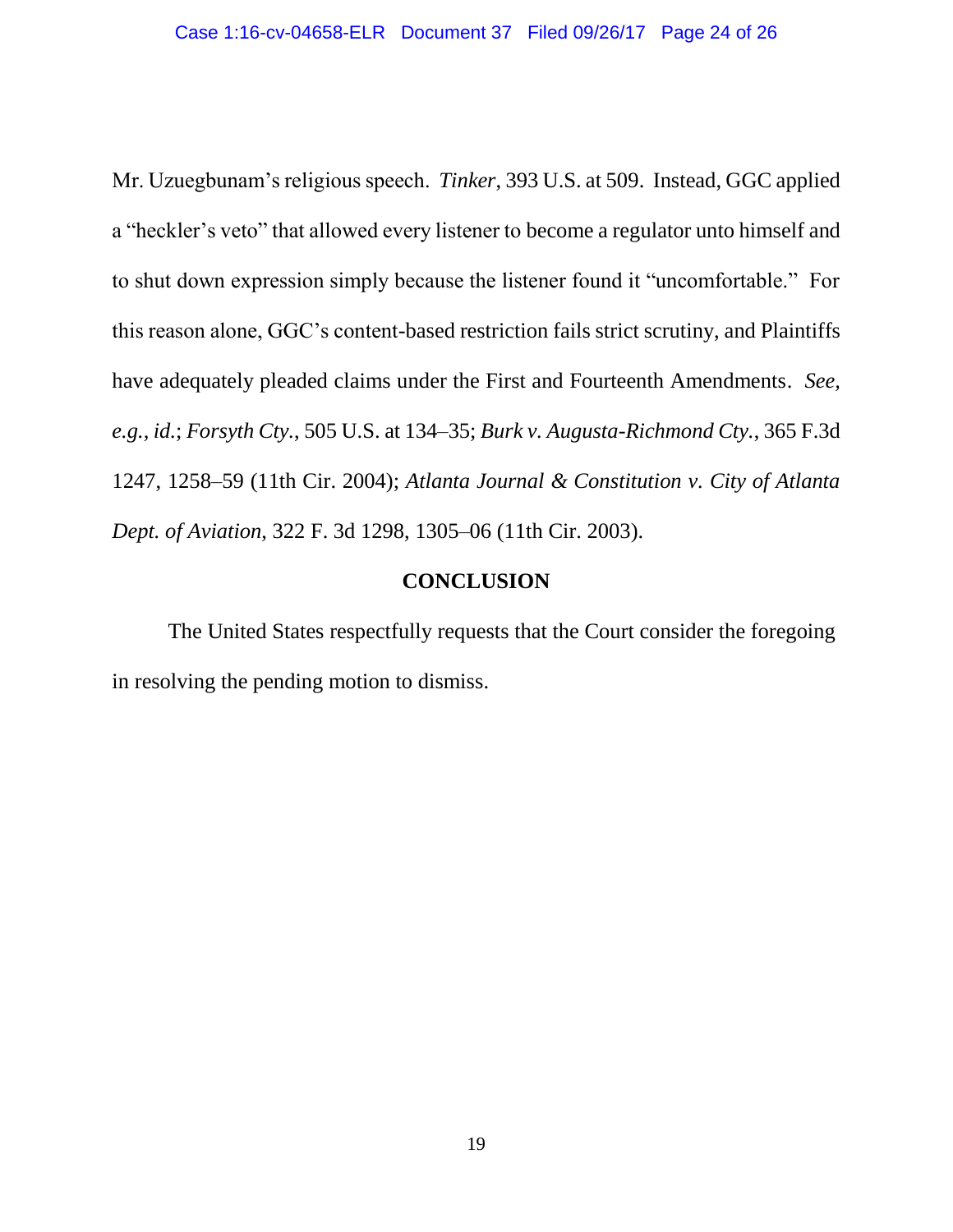Dated: September 26, 2017

Respectfully submitted:

 $/s/$  John M. Gore JOHN M. GORE Acting Assistant Attorney General

TARA HELFMAN (NY #4586251) Special Counsel to the Assistant Attorney General ERIC W. TREENE (NY #2568343) Special Counsel for Religious Discrimination Office of the Assistant Attorney General THOMAS CHANDLER (DC #358010) Deputy Chief, Appellate Section SHAHEENA A. SIMONS (CA #225520) Chief, Educational Opportunities Section RENEE M. WOHLENHAUS (IA #14194) Deputy Chief, Educational Opportunities Section Civil Rights Division United States Department of Justice 950 Pennsylvania Avenue, NW Washington, D.C. 20530 Telephone: (202) 514-4092 Facsimile: (202) 514-8337